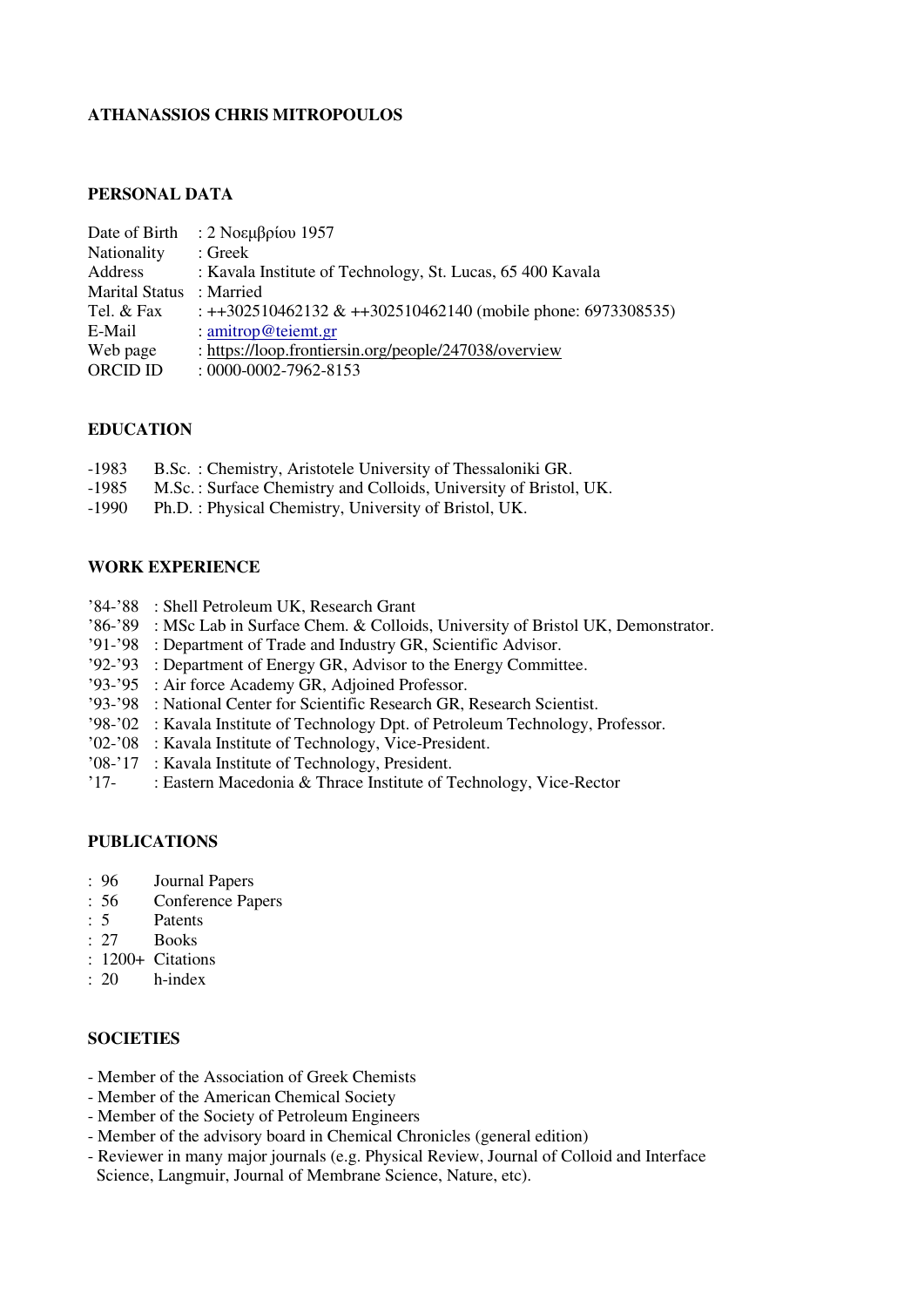# **ΔΙΔΑΚΤΙΚΟ ΕΡΓΟ**

# 1986-1989 ΠΑΝΕΠΙΣΤΗΜΙΟ BRISTOL ΣΧΟΛΗ ΧΗΜΕΙΑΣ

1. ΧΗΜΕΙΑ ΕΠΙΦΑΝΕΙΩΝ ΚΑΙ ΚΟΛΛΟΕΙΔΩΝ (Εργαστήριο): Ηλεκτρονικό Μικροσκόπιο Σάρωσης και Εκπομπής (SEM & TEM), Ζυγός Υμενίων, Ζυγός Du Nouy, Αγωγιμότητα, Γωνία Επαφής, Διαλυτότητα, Ποροσιμετρία Υδραργύρου, Προσρόφηση Αερίων και Ατμών (Ογκομετρική και Βαρυμετρική), Ηλεκτροφόρηση, Υπερφυγοκέντριση, Ρεολογία, Επίπλευση (Flotation), Σκέδαση Φωτός (Light Scattering), Μικρογωνιακή Σκέδαση Ακτίνων-Χ (SAXS).

## 1993-1995

## ΣΧΟΛΗ ΙΚΑΡΩΝ KAI ΣΧΟΛΗ ΜΗΧΑΝΙΚΩΝ ΑΕΡΟΠΟΡΙΑΣ

- 1. ΓΕΝΙΚΗ ΚΑΙ ΑΝΟΡΓΑΝΗ ΧΗΜΕΙΑ (Θεωρία): Περιοδικός Πίνακας, Θεωρία Δεσμών, Θερμοδυναμική, Μέταλλα και Κράματα, Οξέα-Βάσεις-Άλατα, Ηλεκτροχημεία, Ανόργανη Χημική Τε-xνολογία, Φωτοχημεία, Πυρηνική Χημεία.
- 2. ΚΑΥΣΙΜΑ ΚΑΙ ΛΙΠΑΝΤΙΚΑ (Εργαστήριο): Ιξώδες Engler, Σημείο Ροής, Σημείο Θόλωσης, Χρωματομετρία, Πυκνότητα ΑΡΙ, Απόσταξη Βενζίνης, Σημείο Ανάφλεξης, Σημείο Καπνού, Τάση ατμών κατά Reid.

### 1993-1998

#### ΕΚΕΦΕ ΔΗΜΟΚΡΙΤΟΣ ΙΝΣΤΙΤΟΥΤΟ ΦΥΣΙΚΟΧΗΜΕΙΑΣ

# ΠΡΟΓΡΑΜΜΑ ΕΚΠΑΙΔΕΥΣΗΣ ΜΕΤΑΠΤΥΧΙΑΚΩΝ ΥΠΟΤΡΟΦΩΝ ΚΑΙ ΕΠΙΒΛΕΨΗΣ ΥΠΟΨΗΦΙΩΝ ΔΙΔΑΚΤΟΡΩΝ

- 1. ΦΑΙΝΟΜΕΝΑ ΜΕΤΑΦΟΡΑΣ ΣΕ ΠΟΡΩΔΗ ΜΕΣΑ (Θεωρία): Ορολογία πορωδών υλικών, Μεμβράνες, Θερμοδυναμική Επιφανειών και Μικρών Συστημάτων, Θεωρία Προσρόφησης και Τριχοειδούς Συμπύκνωσης, Διάχυση, Θεωρία Μικρογωνιακής Σκέδασης (Small Angle Scattering), Μορφοκλασματική Γεωμετρία (Fractals), Υπερκρίσιμα Ρευστά (Supercritical Fluids).
- 2. ΜΕΜΒΡΑΝΕΣ ΓΙΑ ΠΕΡΙΒΑΛΛΟΝΤΙΚΟΥΣ ΔΙΑΧΩΡΙΣΜΟΥΣ (Εργαστήριο): Ποροσιμετρία Hg, Ποροσιμετρία Ν<sup>2</sup> (Ογκομετρική), Ποροσιμετρία Ατμών (Βαρυμετρική), Διαπερατότητα Υψηλών και Χαμηλών Πιέσεων (High and Low Pressure Rig), Εκλεκτικότητα Μεμβρανών (Selectivity), Προσομοίωση και Τρισδιάστατη Εικονική Ανάλυση Μεμβρανικών Συστημάτων (Simulation and 3-D Image Analysis), Σκέδαση Νετρονίων (at HMI-Berlin-D).

1998-

### ΤΕΙ ΑΜΘ

## ΤΜΗΜΑ ΤΕΧΝΟΛΟΓΙΑΣ ΠΕΤΡΕΛΑΙΟΥ

ΠΡΟΠΤΥΧΙΑΚΟ ΠΡΟΓΡΑΜΜΑ ΣΠΟΥΔΩΝ

- 1. ΦΥΣΙΚΟΧΗΜΕΙΑ (Θεωρία): Αέρια, Υγρά, Στερεά, Θερμοδυναμική, Θερμοχημεία, Ηλεκτροχημεία, Φασματοσκοπικοί Μέθοδοι, Κολλοειδή Συστήματα, Διεπιφανειακά Φαινόμενα (Διαβροχή, Τριχοειδής Πίεση, Υμένια), Φαινόμενα Μεταφοράς.
- 2. ΦΥΣΙΚΟΧΗΜΕΙΑ (Εργαστήριο): Μέθοδος Victor Meyer, Νόμος Gay-Lussac, Ενθαλπία Διάλυσης Εξουδετέρωσης και Καύσης, Αζεοτροπικά Μίγματα, Δείκτης Διάθλασης, Προσρόφηση, Κρυοσκοπία, Ηλεκτρολύτες, Πεχαμετρία, Κινητική Αντιδράσεων, Ζυγός Langmuir, Ζυγός Du Nouy, Γωνία Επαφής, Κυψελίδα Χαοτικών Κροσσών (Helle-Shaw Cell).
- 3. ΜΕΤΑΦΟΡΑ ΚΑΙ ΑΠΟΘΗΚΕΥΣΗ ΚΑΥΣΙΜΩΝ (Θεωρία): Δεξαμενές Σταθερής και Πλωτής Οροφής, Φαινόμενο Αναπνοής, Υλικά Αγωγών και Δεξαμενών, Διάβρωση, Καθοδική Προστασία, Μεταφορά δια Αγωγών, Μεταφορά δια Θαλάσσης, Αντιρρυπαντική Τεχνολογία, Προστασία Περιβάλλοντος.

2012- ΤΕΙ ΑΜΘ ΤΜΗΜΑ ΤΕΧΝΟΛΟΓΙΑΣ ΠΕΤΡΕΛΑΙΟΥ ΜΕΤΑΠΤΥΧΙΑΚΟ ΠΡΟΓΡΑΜΜΑ ΣΠΟΥΔΩΝ MSc in Oil and Gas Technology

1. RESEARCH METHODS: The course is aimed to enhance students knowledge on conducting literature review, presentation of the experimentally applied techniques, data analysis, results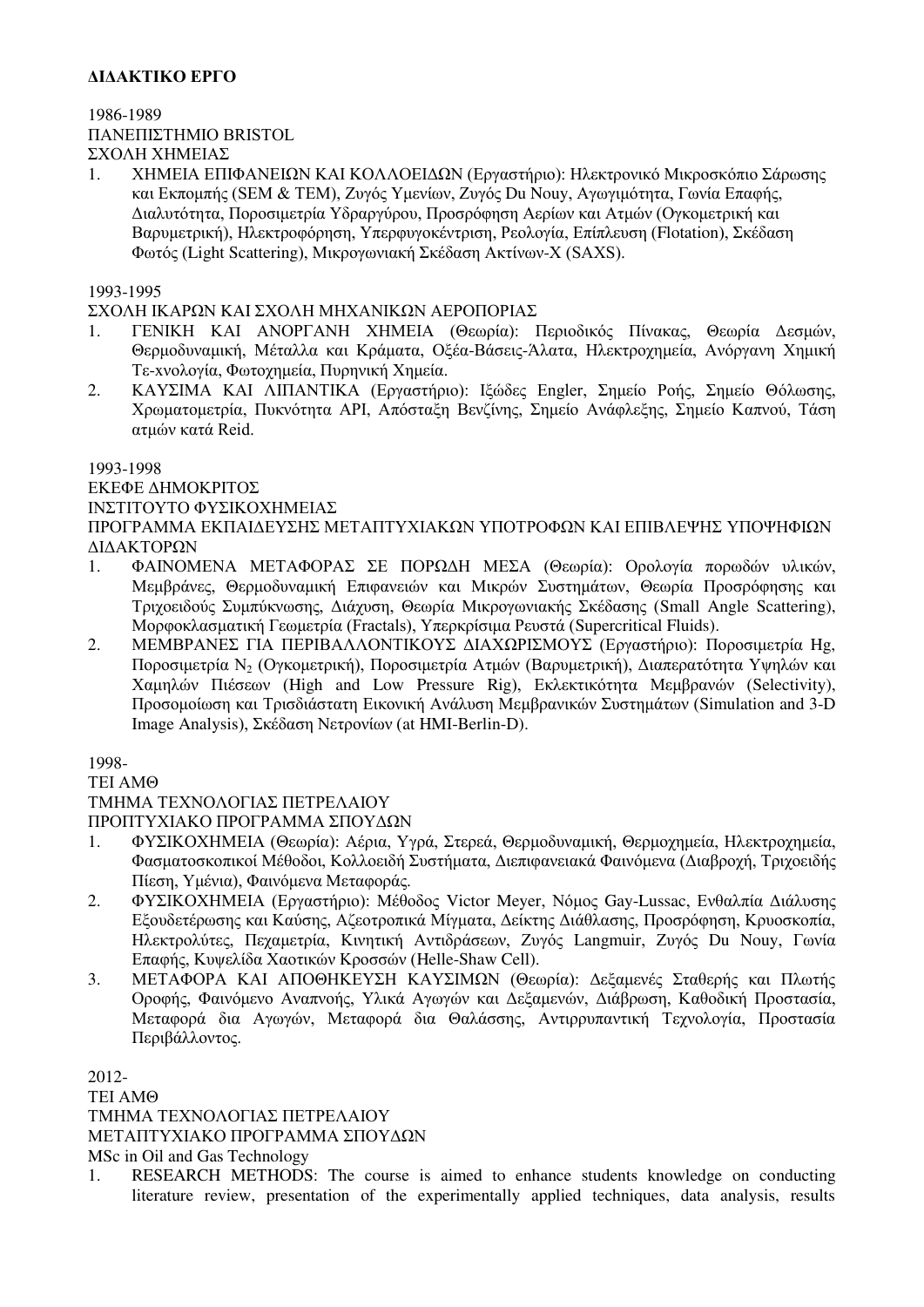presentation, discussion of the results and conclusions. Scientific writing of work projects to thesis and public presentation of the work is also given.

- 2. POROUS MEDIA: This course examines the relationship between transport properties and pore structure of porous media. Routine and advance techniques for measuring pore matrices characteristics such as N2-adsorption, Hg-porosimetry, small-angle x-ray scattering, electron microscopy scanning and transmission are demonstrated. Models of pore structure are presented with a discussion of how such models can be used to predict the transport properties within porous media.
- 3. FORMATION EVALUATION: The course examines the three primary phases of well-logging technology to engineering and geosciences students. It offers an in-depth study of the electric, radioactive, and acoustic properties of sedimentary rocks. Mathematical and empirical models relate a formation property of interest to the property measured with the logging tool. Openhole logging techniques are covered, along with concepts of traditional and modern tools.

## **RESEARCH ACTIVITY**

- 1. BRITE-EURAM. Time period: 1992-1995. Title: New Materials as Adsorbants, Catalysts and Membranes for the Removal of Volatile Organic Compounds and Gas Separation Technologies. Consortium: King's College London (UK), NCSR 'Demokritos' (Hellas), Imperial College London (UK), Atlantis - M. Pechlivanides & Co S.A. (Hellas), Sinco Engineering SPA (Belgium), Velterop BV (The Netherlands). Role: Participant. Budget: €135,000
- 2. BREU CT92-0568. Time period: 1992-1995. Title: Microporous Carbon Membranes for Gas Separations. Consortium: BP (UK), SCT (France), Imperial College (UK), NCSR "Demokritos" (Hellas). Role: Participant. Budget: €135,000
- 3. BRE2CT94-0572. Time period: 1993-1996. Title: Synthesis of Ultra-Thin Membrane Coatings using Plasma treated Langmuir-Blodgett and Self-Assembled films. Consortium: NCSR "Demokritos" Greece, IMM Deutschland, TNO Netherlands. Role: Participant. Budget: €135,000
- 4. BREU CT96-0313. Time period: 1996-2000. Title: Development and Testing of Zeolite Membranes for Gas Separations. Consortium: NCSR "Demokritos" (Hellas), LMPM Montpellier (France), British Gas Research and Enginnering (United Kingdom), Velterop BV (The Netherlands), Continental Engineering BV (The Netherlands), Viana SA (Hellas). Role: Participant. Budget: €135,000
- 5. 92 ΠΣΕ-75. Time period: 1992-1995. Title: Activated Carbon from Agricultural Byproducts for Gas Pollutant Removal. Consortium: Ministry of Agriculture Research Center. Army Research and Technology Center, NCSR "Demokritos. Role: Participant. Budget: €55,000
- 6. FRENCH-HELLENIC SCIENTIFIC AND TECHNOLOGICAL COOPERATION. Time period: 1994-1995. Title: Enhanced boiling heat transfer in porous layers with application to electronic component cooling. Consortium: NCSR "Demokritos", MASTER Laboratory, University of Bordeaux. Role: Participant. Budget: €55,000
- 7. EΠET II-E-410 E-165. Time period: 1995-1998. Title: Development of Transdermal and Osmotic Drug delivery Systems. Consortium Lavipharm SA, University of Athens, Pharmacy School, NCSR "Demokritos". Role: Participant. Budget: €540,000
- 8. ΕΠΕΤ ΙΙ-E-724 E-172. Time period: 1995-1998. Title: Synthesis of Quartz Membranes with Plasma Treatment and CVD for Gas and Liquid Phase Separations. Consortium: HERACKLES-E.K.E.T. SA (Cement Company), ATLANTIS SA, VIANA SA (Filters Manufacturing), Ministry of Agriculture Research Center (Public Research), LAVA-BIOR SA (Cement Company), NCSR Demokritos. Role: Participant. Budget: €540,000
- 9. JOULE JOE-CT95-0018. Time period: 1995-1998. Title: Gas Transport in Microporous Ceramic Membranes. Consortium: Bath University (UK), Imperial College (UK), ECN (Holland), Leipzig University (Germany), Kvaerner Process Systems (Norway), British Gas Plc (UK), Institute Francais du Petrole (France), The Smart Chemical Company Ltd. (UK), NCSR "Demokritos" (Hellas). Role: Participant. Budget: €1,350,000
- 10. JOULE JOE-CT95-0008. Time period: 1995-1998. Title: Optimal Massive Gas Injection Conditions for Oil Recovery Enhancement. Consortium: Institute Francais du Petrole (France), IFE (Norway), NCSR "Demokritos" (HellasMobility: "Co-operation with IMM (Mainz, Germany)". Partners: ΙΜΜ (Germany), NCSR "Demokritos" (Hellas). Role: Participant. Budget: €135,000
- 11. ΤHERMIE OG/00-32/96. Time period: 1996-2000. Title: An Integrated Pore-Space Reconstruction and Property. Simulation Tool for Core Analysis and Reservoir Evaluation (C.A.R.E.). Consortium: NCSR "Demokritos" Greece, Shell UK. Role: Participant. Budget: €1,350,000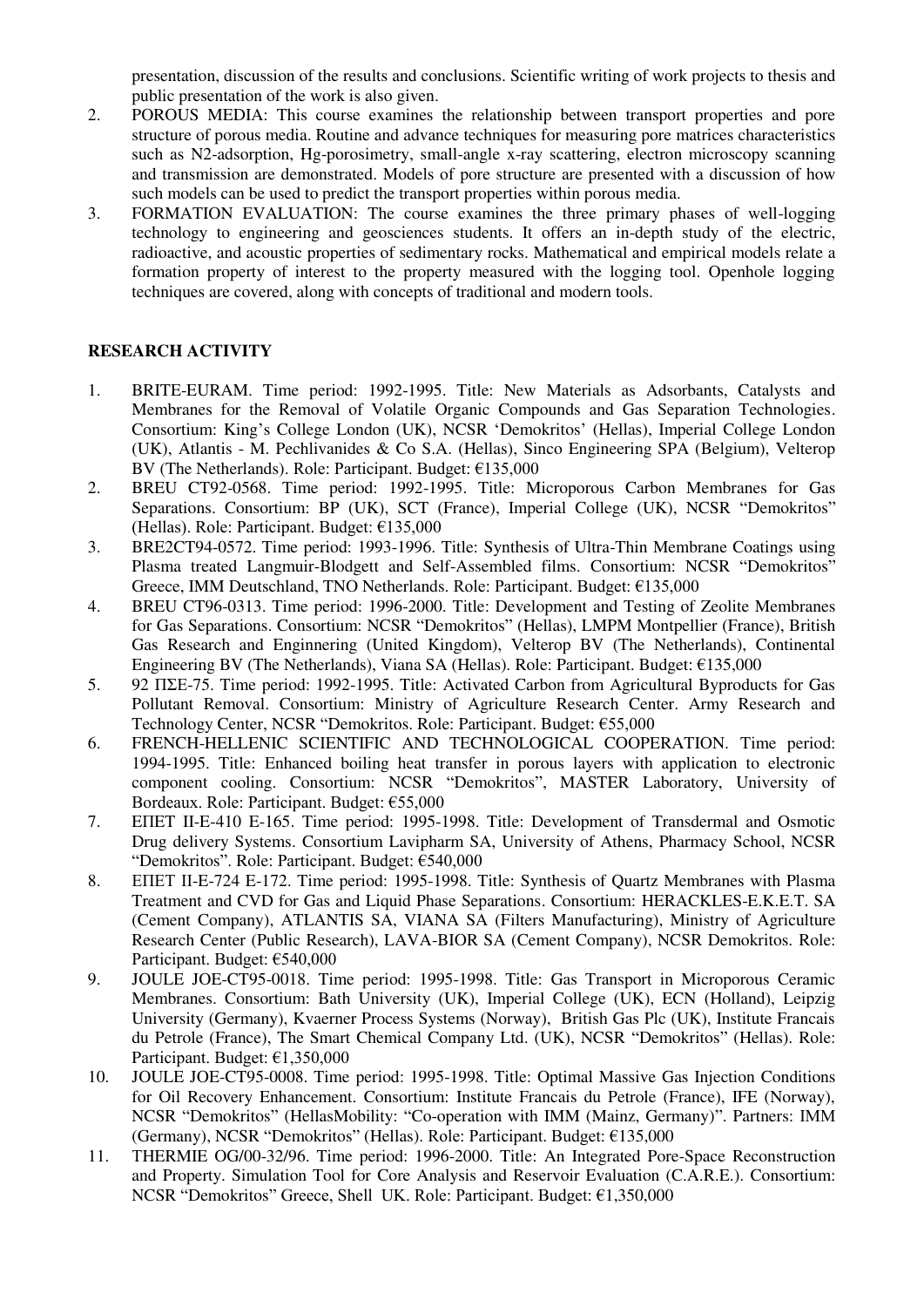- 12. THERMIE OG-7-97. Time period: 1996-2000. Title: Advanced Tracer Simulation for Improved Oil Recovery. Consortium: NCSR 'Demokritos' (Hellas), IFE (Norway), IPGP-CNRS (France), Statoil (Norway), Saga Petroleum (Norway). Role: Participant. Budget: €1,350,000
- 13. ΕΚΒΑΝ Ε-114. Time period: 1998-2001. Title: ROBOWELDER. Consortium: ΕΚΕΦΕ "Demokritos", ΝΑΥΣΙ, ΝΕΩΡΙΟ, TEI, ΑΛΓΟΣΥΣΤΕΜ AE, Greece. Role: Deputy Project Leader. Budget: €1,000,000.
- 14. TMR. Time period: 1998-2002. Title: Small Angle Neutron Scattering on various porous materials: Vycor Porous Glass, Controlled Porous Glasses, Aluminas, Biological Materials. Consortium: KavTech Greece, NCSR "Demokritos" Greece, ΗΜI Deutschland. Role: Project Leader. Budget: €10,000
- 15. ARCHIMEDES-I.Time period: 2002-2005. Title: Hydrogen: Separation and Storage. Consortium: KAVTECH, EKEFE "Demokritos" Greece. Role: Project Leader. Budget: €60,000
- 16. ARCHIMEDES-I. Time period: 2002-2005. Title: ROCK N' OIL: The Cavala Band. Consortium: KAVTECH GR, KAVALA OIL SA Greece. Role: Deputy Project Leader. Budget: €50,000
- 17. ARCHIMEDES-I. Time period: 2002-2006. Title: Science Enviroment and Engineering Coordination. Consortium: KAVTECH Greece. Role: Project Leader. Budget: €100,000
- 18. ERDF. Time period: 2006-2008. Title: LAB INSTRUMENTS. Consortium: KAVTECH Greece. Role: Project Leader. Budget: €700,000
- 19. ERDF. Time period: 2006-2008. Title: RESEARCH INSTRUMENTS. Consortium: KAVTECH. Role: Project Leader. Budget: €250,000
- 20. ERDF. Time period: 2010-2012. Title: RESEARCH INSTRUMENTS. Consortium: KAVTECH. Role: Project Leader. Budget: €10,000,000
- 21. INTEREG-III. Time period: 2006-2009. Title: Hybrid Technologies. Consortium: KAVTECH Greece, Neofit University Bulgaria. Role: Project Leader. Budget: €250,000
- 22. ARCHIMEDES-III. Time period: 2012-2014. Title: NANO-SKAI. Consortium: KAVTECH, NCSR Demokritos, TEI Crete, Greece. Role: Project Leader. Budget: €100,000
- 23. THALIS. Time period: 2012-2014. Title: NANOCAPILLARY. Consortium: KAVTECH Greece, University of Antwerp Belgium, CNRS France, University of Alicante Spain, University of Oxford UK, JJX-RAY Ltd Denmark. Role: Project Leader. Budget: €600,000
- 24. ERASMUS+.Time period: 2017-2019. Title: The Wine Lab. Consortium: TEI-EMT Greece, University of Mescarata, Italy, Lazaris SA, et al. Role: Participant. Budget: €1.050,000
- 25. STAVROS NIARCHOS FUNDATION. Time period: 2016-2018. Title: Fellowships Consortium: TEI-EMTH Greece. Role: Project Leader. Budget: €900.000
- 26. Greece-German Cooperation. Development of nanotechnology-enabled 'next-generation' membranes and their applications in low-energy, zero liquid discharge desalination membrane systems. Eastern Macedonia & Thrace Institute of Technology, ECOTECH, Helmholtz-Zentrum Geesthacht, FutureCarbon Gmbh. Role: Project Leader. Budget: €400.000
- 27. ΕΡΕΥΝΩ-ΚΑΙΝΟΤΟΜΩ. Smart-Road. Role: Project Leader. Budget: €400.000
- 28. Εκπαίδευση σε θέματα ΦΑ. ΤΑΠ. Role: Project Leader. Budget: €300.000

## **PUBLICATIONS**

- 1. Papadopoulos, A.N., Bikiaris, D.N., Mitropoulos, A.C., Kyzas, G.Z. Nanomaterials and chemical modifications for enhanced key wood properties: A review (2019) Nanomaterials, 9 (4), art. no. 607, . DOI: 10.3390/nano9040607
- 2. Kosheleva, R.I., Mitropoulos, A.C., Kyzas, G.Z. Synthesis of activated carbon from food waste (2019) Environmental Chemistry Letters, 17 (1), pp. 429-438. DOI: 10.1007/s10311-018-0817-5
- 3. Papadopoulos, A.N., Kyzas, G.Z., Mitropoulos, A.C. Lignocellulosic composites from acetylated sunflower stalks (2019) Applied Sciences (Switzerland), 9 (4), art. no. 646, . Cited 1 time. DOI: 10.3390/app9040646
- 4. Bibaj, E., Lysigaki, K., Nolan, J.W., Seyedsalehi, M., Deliyanni, E.A., Mitropoulos, A.C., Kyzas, G.Z. Activated carbons from banana peels for the removal of nickel ions (2019) International Journal of Environmental Science and Technology, 16 (2), pp. 667-680.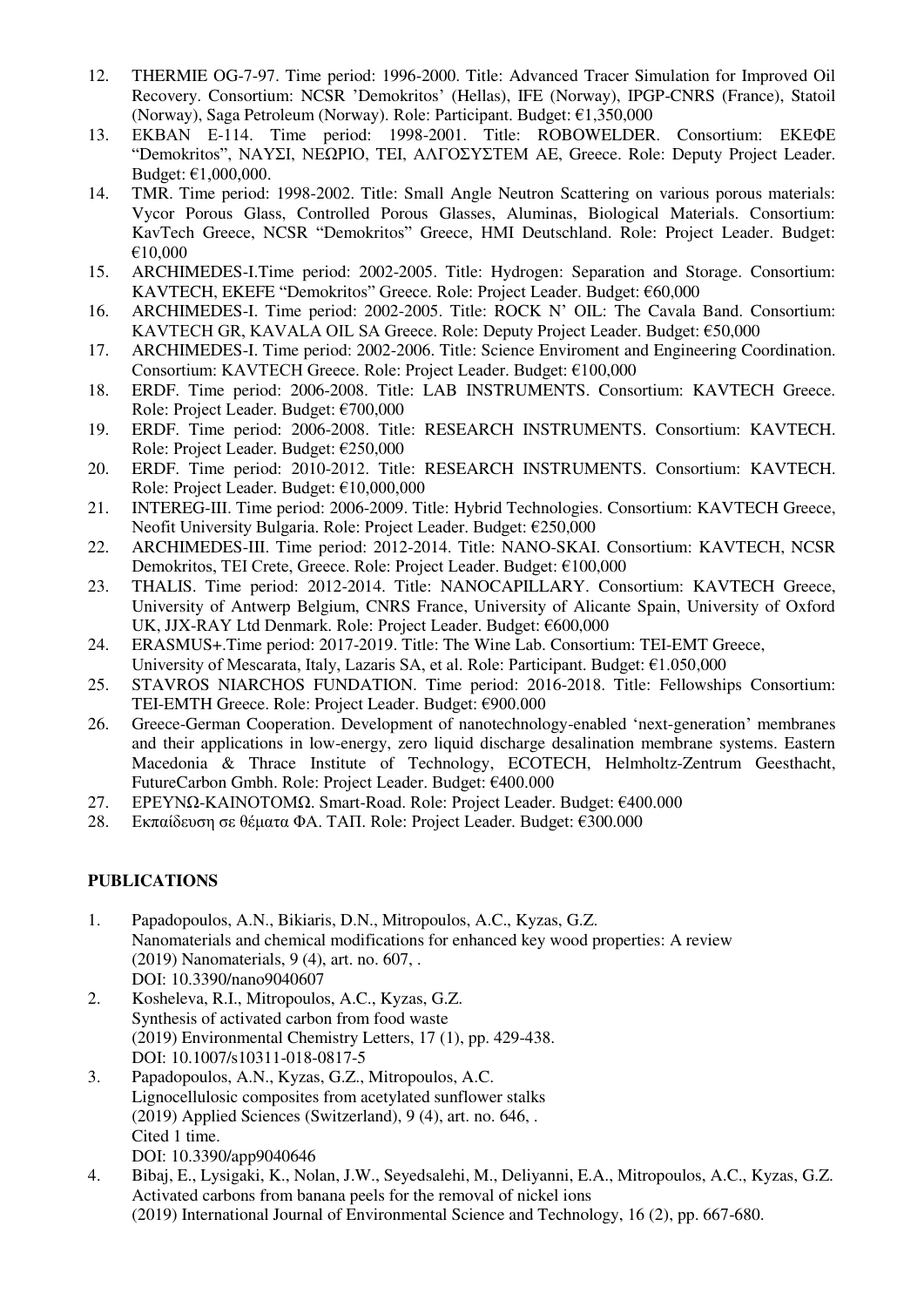DOI: 10.1007/s13762-018-1676-0

- 5. Papageorgiou, F., Karampatea, K., Mitropoulos, A.C., Kyzas, G.Z. Determination of metals in Greek wines (2019) International Journal of Environmental Science and Technology, 16 (1), pp. 347-356. DOI: 10.1007/s13762-018-1675-1
- 6. Kyzas, G.Z., Bomis, G., Kosheleva, R.I., Efthimiadou, E.K., Favvas, E.P., Kostoglou, M., Mitropoulos, A.C. Nanobubbles effect on heavy metal ions adsorption by activated carbon (2019) Chemical Engineering Journal, 356, pp. 91-97. Cited 5 times.
- DOI: 10.1016/j.cej.2018.09.019 7. Kosheleva, R.I., Varoutoglou, A.T., Bomis, G.A., Kyzas, G.Z., Favvas, E.P., Mitropoulos, A.Ch. A rotating sample cell for in situ measurements of adsorption with x-rays (2018) Review of Scientific Instruments, 89 (12), art. no. 123113, . DOI: 10.1063/1.5053860
	- 8. Vordos, N., Giannakopoulos, S., Vansant, E.F., Kalaitzis, C., Nolan, J.W., Bandekas, D.V., Karavasilis, I., Mitropoulos, A.C., Touloupidis, S. Small-angle X-ray scattering (SAXS) and nitrogen porosimetry (NP): two novel techniques for the evaluation of urinary stone hardness (2018) International Urology and Nephrology, 50 (10), pp. 1779-1785. Cited 1 time. DOI: 10.1007/s11255-018-1961-3
	- 9. Kyzas, G.Z., Deliyanni, E.A., Mitropoulos, A.C., Matis, K.A. Hydrothermally produced activated carbons from zero-cost green sources for cobalt ions removal (2018) Desalination and Water Treatment, 123, pp. 288-299. Cited 2 times. DOI: 10.5004/dwt.2018.22781
	- 10. Kyzas, G.Z., Deliyanni, E.A., Matis, K.A., Lazaridis, N.K., Bikiaris, D.N., Mitropoulos, A.C. Emerging nanocomposite biomaterials as biomedical adsorbents: an overview (2018) Composite Interfaces, 25 (5-7), pp. 415-454. DOI: 10.1080/09276440.2017.1361716
	- 11. Anastopoulos, I., Hosseini-Bandegharaei, A., Fu, J., Mitropoulos, A.C., Kyzas, G.Z. Use of nanoparticles for dye adsorption: Review (2018) Journal of Dispersion Science and Technology, 39 (6), pp. 836-847. Cited 2 times. DOI: 10.1080/01932691.2017.1398661
	- 12. Papageorgiou, F., Karampatea, K., Mitropoulos, A.C., Kyzas, G.Z. Determination of metals in Greek wines (2018) International Journal of Environmental Science and Technology, pp. 1-10. Article in Press. DOI: 10.1007/s13762-018-1675-1
	- 13. Vordos, N., Drosos, G., Kazanidis, I., Ververidis, A., Ypsilantis, P., Kazakos, K., Simopoulos, C., Mitropoulos, A.C., Touloupidis, S. Hydroxyapatite Crystal Thickness and Buckling Phenomenon in Bone Nanostructure During Mechanical Tests (2018) Annals of Biomedical Engineering, 46 (4), pp. 627-639. DOI: 10.1007/s10439-018-1983-0
	- 14. Kyzas, G.Z., Deliyanni, E.A., Bikiaris, D.N., Mitropoulos, A.C. Graphene composites as dye adsorbents: Review (2018) Chemical Engineering Research and Design, 129, pp. 75-88. Cited 2 times. DOI: 10.1016/j.cherd.2017.11.006
	- 15. Kyzas, G.Z., Bikiaris, D.N., Mitropoulos, A.C. Chitosan adsorbents for dye removal: a review (2017) Polymer International, 66 (12), pp. 1800-1811. Cited 1 time. DOI: 10.1002/pi.5467
	- 16. Favvas, E.P., Katsaros, F.K., Papageorgiou, S.K., Sapalidis, A.A., Mitropoulos, A.C. A review of the latest development of polyimide based membranes for CO2separations (2017) Reactive and Functional Polymers, 120, pp. 104-130. Cited 4 times. DOI: 10.1016/j.reactfunctpolym.2017.09.002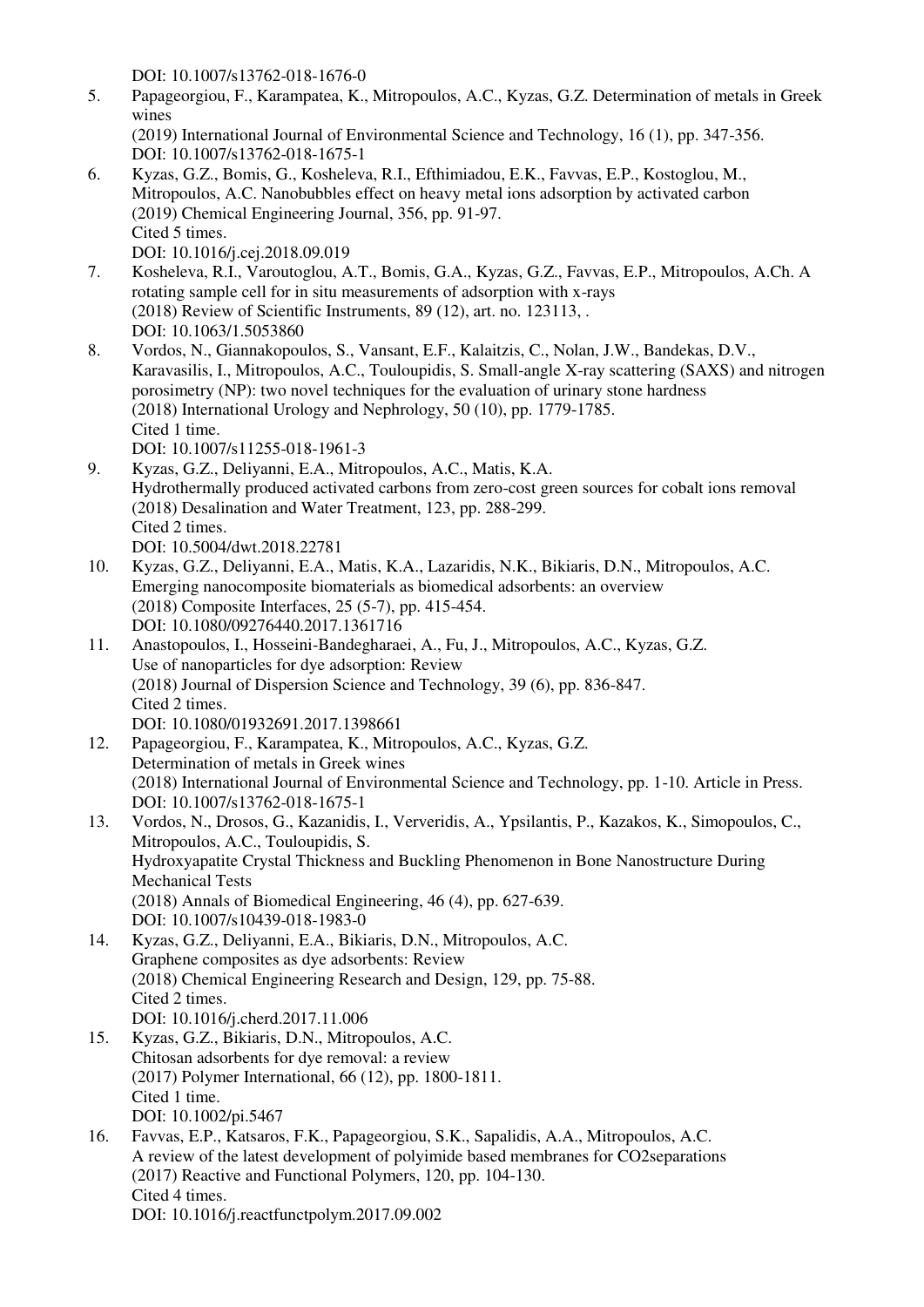17. Anastopoulos, I., Anagnostopoulos, V.A., Bhatnagar, A., Mitropoulos, A.C., Kyzas, G.Z. A review for chromium removal by carbon nanotubes (2017) Chemistry and Ecology, 33 (6), pp. 572-588. Cited 4 times. DOI: 10.1080/02757540.2017.1328503 18. Vordos, N., Giannakopoulos, S., Gkika, D.A., Nolan, J.W., Kalaitzis, C., Bandekas, D.V., Kontogoulidou, C., Mitropoulos, A.C., Touloupidis, S. Kidney stone nano-structure — Is there an opportunity for nanomedicine development? (2017) Biochimica et Biophysica Acta - General Subjects, 1861 (6), pp. 1521-1529. DOI: 10.1016/j.bbagen.2017.01.026 19. Gkika, D.A., Nolan, J.W., Vansant, E.F., Vordos, N., Kontogoulidou, C., Mitropoulos, A.C., Cool, P., Braet, J. A framework for health-related nanomaterial grouping (2017) Biochimica et Biophysica Acta - General Subjects, 1861 (6), pp. 1478-1485. Cited 3 times. DOI: 10.1016/j.bbagen.2016.08.014 20. Gkika, D.A., Vordos, N., Nolan, J.W., Mitropoulos, A.C., Vansant, E.F., Cool, P., Braet, J. Price tag in nanomaterials? (2017) Journal of Nanoparticle Research, 19 (5), art. no. 177. Cited 1 time. DOI: 10.1007/s11051-017-3875-x 21. Anastopoulos, I., Karamesouti, M., Mitropoulos, A.C., Kyzas, G.Z. A review for coffee adsorbents (2017) Journal of Molecular Liquids, 229, pp. 555-565. Cited 11 times. DOI: 10.1016/j.molliq.2016.12.096 22. Athanasekou, C., Pedrosa, M., Tsoufis, T., Pastrana-Martínez, L.M., Romanos, G., Favvas, E., Katsaros, F., Mitropoulos, A., Psycharis, V., Silva, A.M.T. Comparison of self-standing and supported graphene oxide membranes prepared by simple filtration: Gas and vapor separation, pore structure and stability (2017) Journal of Membrane Science, 522, pp. 303-315. Cited 7 times. DOI: 10.1016/j.memsci.2016.09.031 23. Mitropoulos, A.C., Favvas, E.P., Stefanopoulos, K.L., Vansant, E.F. Scanning of adsorption hysteresis in situ with small angle x-ray scattering (2016) PLoS ONE, 11 (10), art. no. e0164636. Cited 1 time. DOI: 10.1371/journal.pone.0164636 24. Favvas, E.P., Stefanopoulos, K.L., Vordos, N.C., Drosos, G.I., Mitropoulos, A.C. Structural characterization of calcium sulfate bone graft substitute cements (2016) Materials Research, 19 (5), pp. 1108-1113. Cited 2 times. DOI: 10.1590/1980-5373-MR-2015-0670 25. Favvas, E.P., Stefanopoulos, K.L., Stefopoulos, A.A., Nitodas, S.F., Mitropoulos, A., Lairez, D. Phenol functionalized MWCNTs: A dispersion study into polar solvents by small angle neutron scattering (2016) Colloids and Surfaces A: Physicochemical and Engineering Aspects, 496, pp. 94-99. Cited 2 times. DOI: 10.1016/j.colsurfa.2015.11.062 26. Favvas, E.P., Tsanaktsidis, C.G., Sapalidis, A., Tzilantonis, G., Papageorgiou, S., Mitropoulos, A.Ch. Clinoptilolite, a natural zeolite material: Structural characterization and performance evaluation on its dehydration properties of hydrocarbon-based fuels (2016) Microporous and Mesoporous Materials, 225, pp. 385-391. Cited 10 times. DOI: 10.1016/j.micromeso.2016.01.021 27. Favvas, E.P., Romanos, G.E., Katsaros, F.K., Stefanopoulos, K.L., Papageorgiou, S.K., Mitropoulos, A.C., Kanellopoulos, N.K. Gas permeance properties of asymmetric carbon hollow fiber membranes at high feed pressures

(2016) Journal of Natural Gas Science and Engineering, 31, pp. 842-851.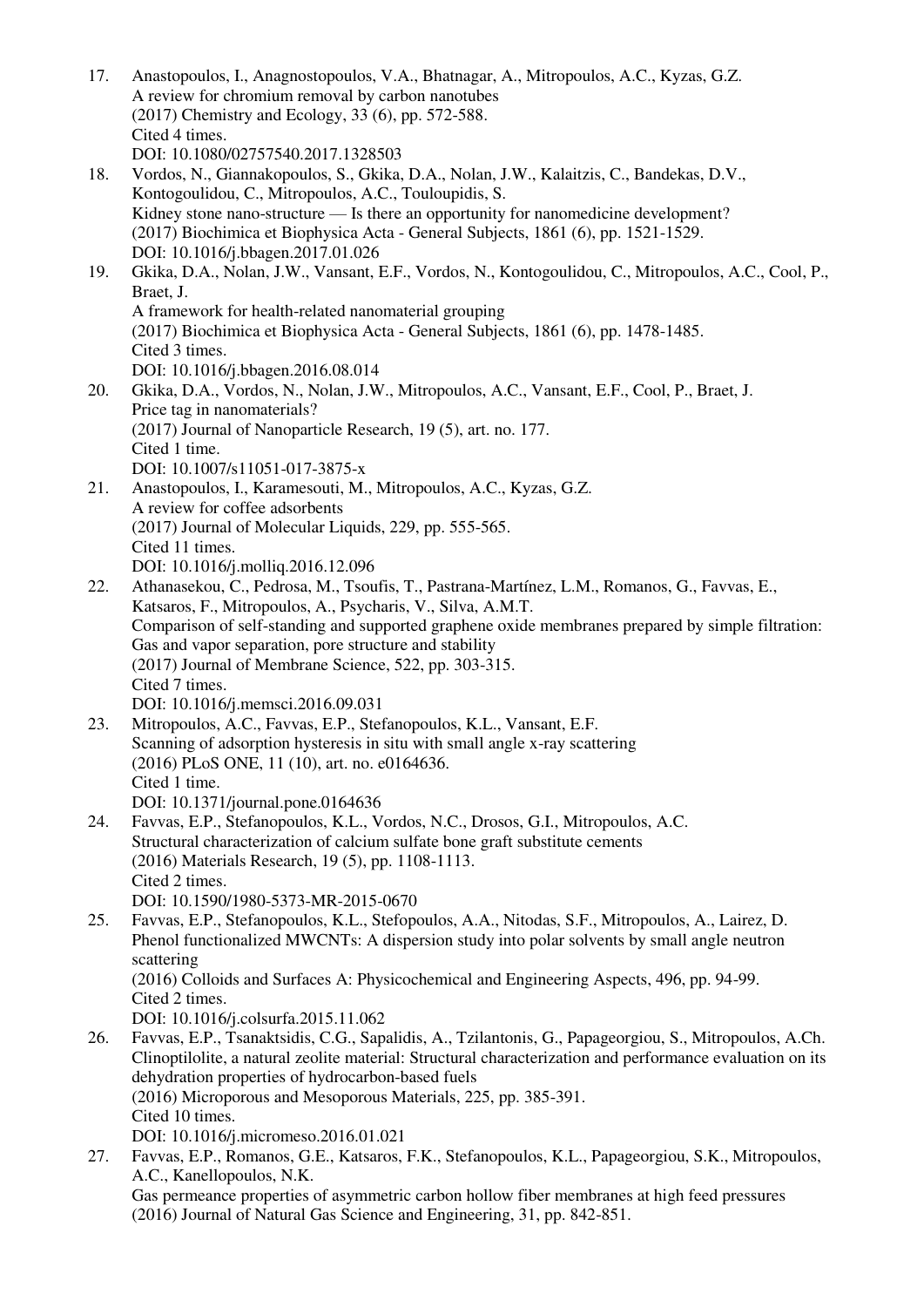Cited 5 times. DOI: 10.1016/j.jngse.2016.03.089

- 28. Vordos, N., Giannakopoulos, S., Mitropoulos, A.C., Touloupidis, S. Nanostructural Characterization of Kidney Stones as a Tool for Hardness Evaluation and Nanomedicine Development (2016) European Urology, 70 (5), pp. 897-898. Cited 1 time. DOI: 10.1016/j.eururo.2016.05.035
- 29. Gkika, D.A., Kontogoulidou, C., Nolan, J.W., Mitropoulos, A. Ch., Vansant, E.F., Cool, P., Braet, J. Nano-patents and literature frequency as statistical innovation indicator for the use of nano-porous material in three major sectors: Medicine, energy and environment (2016) Journal of Engineering Science and Technology Review, 9 (5), pp. 24-35. Cited 2 times.
- 30. Christoforidis, A., Orfanidis, S., Papageorgiou, S.K., Lazaridou, A.N., Favvas, E.P., Mitropoulos, A. Study of Cu(II) removal by Cystoseira crinitophylla biomass in batch and continuous flow biosorption (2015) Chemical Engineering Journal, 277, pp. 334-340. Cited 14 times. DOI: 10.1016/j.cej.2015.04.138
- 31. Mitropoulos, A.C., Stefanopoulos, K.L., Favvas, E.P., Vansant, E., Hankins, N.P. On the formation of nanobubbles in vycor porous glass during the desorption of halogenated hydrocarbons (2015) Scientific Reports, 5, art. no. 10943. Cited 2 times. DOI: 10.1038/srep10943
- 32. Favvas, E.P., Stefanopoulos, K.L., Mitropoulos, A.C., Kanellopoulos, N.K. In situ SAXS study of dibromomethane adsorption on MCM-41 (2015) Microporous and Mesoporous Materials, 209, pp. 122-125. Cited 2 times. DOI: 10.1016/j.micromeso.2014.09.035
- 33. Kokkinos, N.C., Nikolaou, N., Psaroudakis, N., Mertis, K., Mitkidou, S., Mitropoulos, A.C. Two-step conversion of LLCN olefins to strong anti-knocking alcohol mixtures catalysed by Rh, Ru/TPPTS complexes in aqueous media (2015) Catalysis Today, 247, pp. 132-138. Cited 2 times. DOI: 10.1016/j.cattod.2014.07.058
- 34. Favvas, E.P., Kouvelos, E.P., Papageorgiou, S.K., Tsanaktsidis, C.G., Mitropoulos, A.C. Characterization of natural resin materials using water adsorption and various advanced techniques (2015) Applied Physics A: Materials Science and Processing, 119 (2), pp. 735-743. Cited 3 times. DOI: 10.1007/s00339-015-9022-6
- 35. Favvas, E.P., Heliopoulos, N.S., Papageorgiou, S.K., Mitropoulos, A.C., Kapantaidakis, G.C., Kanellopoulos, N.K. Helium and hydrogen selective carbon hollow fiber membranes: The effect of pyrolysis isothermal time (2015) Separation and Purification Technology, 142, pp. 176-181. Cited 20 times. DOI: 10.1016/j.seppur.2014.12.048
- 36. Seftel, E.M., Niarchos, M., Vordos, N., Nolan, J.W., Mertens, M., Mitropoulos, A.Ch., Vansant, E.F., Cool, P. LDH and TiO2/LDH-type nanocomposite systems: A systematic study on structural characteristics (2015) Microporous and Mesoporous Materials, 203 (C), pp. 208-215. Cited 13 times.
	- DOI: 10.1016/j.micromeso.2014.10.029
- 37. Alexopoulos, N.D., Favvas, E.P., Vairis, A., Mitropoulos, A.C. MWCNTs/resin nanocomposites: Structural, thermal, mechanical and dielectric investigation (2015) Journal of Engineering Science and Technology Review, 8 (4), pp. 7-14. Cited 2 times.
- 38. Kokkinos, N.C., Mitropoulos, A.C., Nikolaou, N.A. An environmentally benign catalytic process enhances in situ the quality of gasoline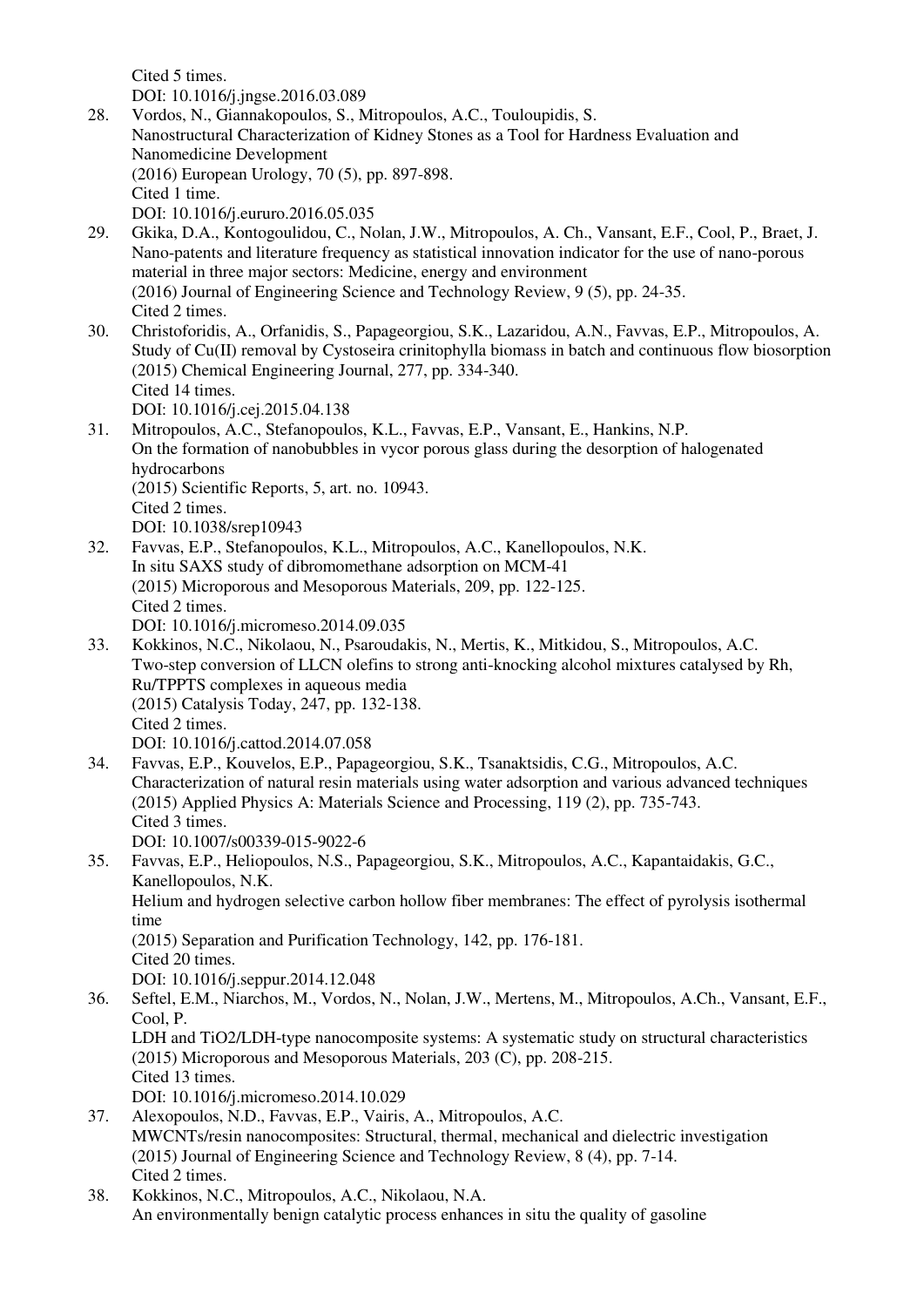(2015) Society of Petroleum Engineers - Abu Dhabi International Petroleum Exhibition and Conference, ADIPEC 2015, .

39. Nolan, J.W., Gkika, D.A., Vordos, N., Kazanidis, I.K., Mitropoulos, A.C. On the archiving and visualisation of scientific data (2015) Journal of Engineering Science and Technology Review, 8 (4), pp. 40-43. 40. Kokkinos, N., Lazaridou, A., Stamatis, N., Orfanidis, S., Mitropoulos, A.C., Christoforidis, A., Nikolaou, N. Biodiesel production from selected microalgae strains and determination of its properties and combustion specific characteristics (2015) Journal of Engineering Science and Technology Review, 8 (4), pp. 1-6. 41. Papakostas, G.A., Nolan, J.W., Vordos, N., Gkika, D., Kainourgiakis, M.E., Mitropoulos, A.C. On 3D reconstruction of porous media by using spatial correlation functions (2015) Journal of Engineering Science and Technology Review, 8 (4), pp. 78-83. 42. Favvas, E.P., Stefanopoulos, K.L., Nolan, J.W., Papageorgiou, S.K., Mitropoulos, A.C., Lairez, D. Mixed matrix hollow fiber membranes with enhanced gas permeation properties (2014) Separation and Purification Technology, 132, pp. 336-345. Cited 22 times. DOI: 10.1016/j.seppur.2014.05.013 43. Favvas, E.P., Nitodas, S.F., Stefopoulos, A., Papageorgiou, S., Stefanopoulos, K.L., Mitropoulos, A.C. High purity multi-walled carbon nanotubes: Preparation, characterization and performance as filler materials in co-polyimide hollow fiber membranes (2014) Separation and Purification Technology, 122, pp. 262-269. Cited 25 times. DOI: 10.1016/j.seppur.2013.11.015 44. Favvas, E.P., Papageorgiou, S.K., Nolan, J.W., Stefanopoulos, K.L., Mitropoulos, A.C. Effect of air gap on gas permeance/selectivity performance of BTDA-TDI/MDI copolyimide hollow fiber membranes (2013) Journal of Applied Polymer Science, 130 (6), pp. 4490-4499. Cited 10 times. DOI: 10.1002/app.39677 45. Favvas, E.P., Stefanopoulos, K.L., Vairis, A., Nolan, J.W., Joensen, K.D., Mitropoulos, A.C. In situ SAXS investigation of dibromomethane adsorption in ordered mesoporous silica (2013) Adsorption, 19 (2-4), pp. 331-338. Cited 6 times. DOI: 10.1007/s10450-012-9455-6 46. Favvas, E.P., Stefanopoulos, K.L., Papageorgiou, S.K., Mitropoulos, A.C. In situ small angle X-ray scattering and benzene adsorption on polymer-based carbon hollow fiber membranes (2013) Adsorption, 19 (2-4), pp. 225-233. Cited 7 times. DOI: 10.1007/s10450-012-9444-9 47. Kyzas, G.Z., Lazaridis, N.K., Mitropoulos, A.C. Removal of dyes from aqueous solutions with untreated coffee residues as potential low-cost adsorbents: Equilibrium, reuse and thermodynamic approach (2012) Chemical Engineering Journal, 189-190, pp. 148-159. Cited 104 times. DOI: 10.1016/j.cej.2012.02.045 48. Kyzas, G.Z., Lazaridis, N.K., Mitropoulos, A.C. Optimization of batch conditions and application to fixed-bed columns for a sequential technique of total color removal using "greek coffee" residues as materials for real dyeing effluents (2012) Journal of Engineering Science and Technology Review, 5 (2), pp. 66-75. Cited 5 times. 49. Favvas, E.P., Mitropoulos, A.C., Stefanopoulos, K.L. A simple equation for accurate mesopore size calculations (2011) Microporous and Mesoporous Materials, 145 (1-3), pp. 9-13. Cited 6 times. DOI: 10.1016/j.micromeso.2011.04.017 50. Favvas, E.P., Romanos, G.E., Papageorgiou, S.K., Katsaros, F.K., Mitropoulos, A.C., Kanellopoulos, N.K.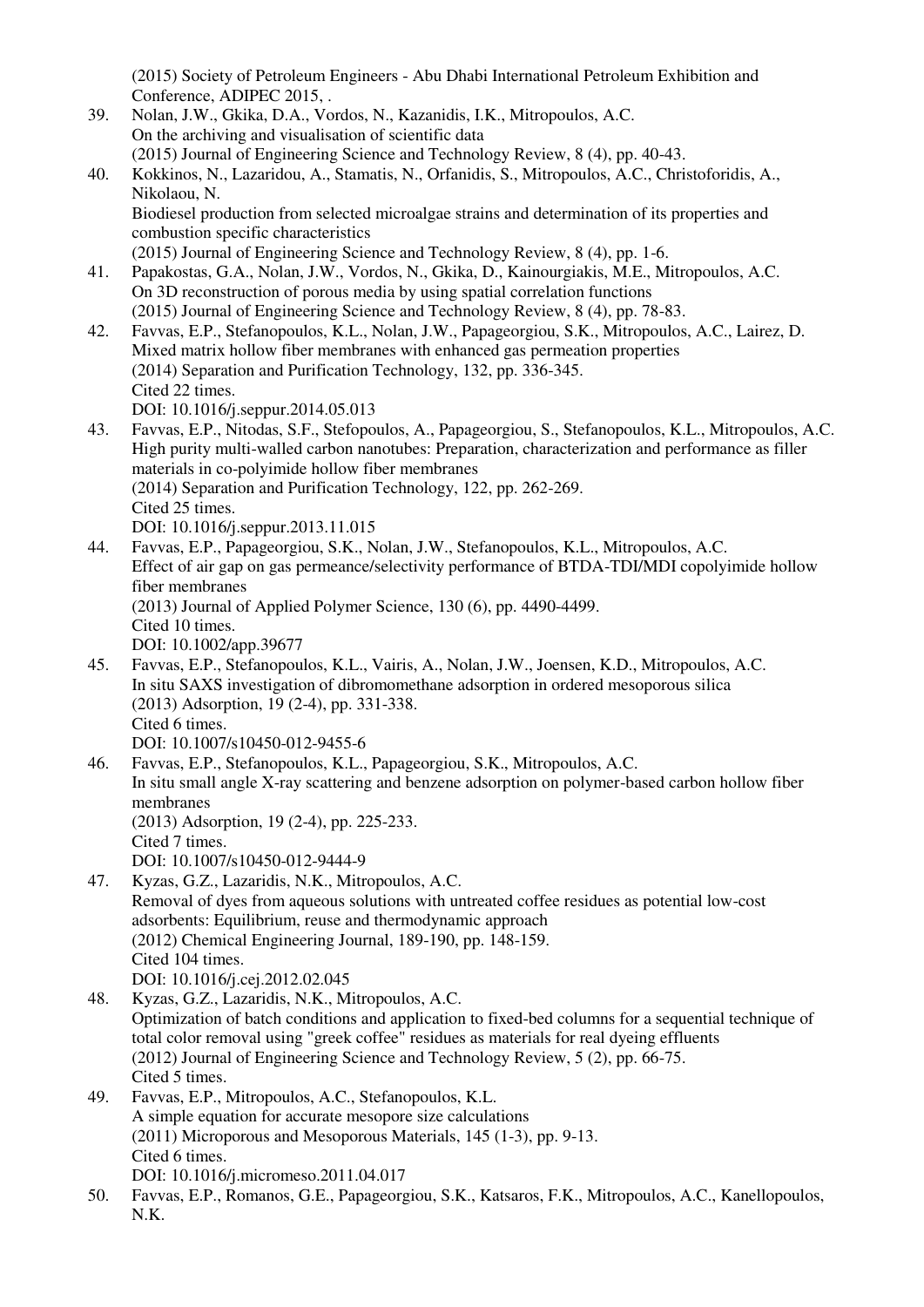A methodology for the morphological and physicochemical characterisation of asymmetric carbon hollow fiber membranes (2011) Journal of Membrane Science, 375 (1-2), pp. 113-123. Cited 15 times. DOI: 10.1016/j.memsci.2011.03.028 51. Mitropoulos, A.Ch. Small-angle X-ray scattering studies of adsorption in Vycor glass

- (2009) Journal of Colloid and Interface Science, 336 (2), pp. 679-690. Cited 6 times.
- DOI: 10.1016/j.jcis.2009.04.054
- 52. Favvas, E.P., Sapalidis, A.A., Stefanopoulos, K.L., Romanos, G.E., Kanellopoulos, N.K., Kargiotis, E.K., Mitropoulos, A.Ch. Characterization of carbonate rocks by combination of scattering, porosimetry and permeability techniques
	- (2009) Microporous and Mesoporous Materials, 120 (1-2), pp. 109-114.
	- Cited 13 times.
	- DOI: 10.1016/j.micromeso.2008.09.015
- 53. Mitropoulos, A.C. Is it more difficult to write or to cite a paper? (2009) Journal of Engineering Science and Technology Review, 2 (1), pp. 68-70.
- 54. Mitropoulos, A.C. Capillarity (2009) Journal of Engineering Science and Technology Review, 2 (1), pp. 28-32. Cited 2 times.
- 55. Favvas, E.P., Kouvelos, E.P., Romanos, G.E., Pilatos, G.I., Mitropoulos, A.C., Kanellopoulos, N.K. Characterization of highly selective microporous carbon hollow fiber membranes prepared from a commercial co-polyimide precursor (2008) Journal of Porous Materials, 15 (6), pp. 625-633. Cited 46 times. DOI: 10.1007/s10934-007-9142-2
- 56. Nitodas, S.F., Favvas, E.P., Romanos, G.E., Papadopoulou, M.A., Mitropoulos, A.C., Kanellopoulos, N.K. Development and characterization of silica-based membranes for hydrogen separation (2008) Journal of Porous Materials, 15 (5), pp. 551-557.

Cited 19 times.

- DOI: 10.1007/s10934-007-9132-4
- 57. Mitropoulos, A.Ch. The Kelvin equation (2008) Journal of Colloid and Interface Science, 317 (2), pp. 643-648. Cited 40 times. DOI: 10.1016/j.jcis.2007.10.001
- 58. Mitropoulos, A.C. What is a surface excess? (2008) Journal of Engineering Science and Technology Review, 1 (1), pp. 1-3. Cited 15 times.
- 59. Favvas, E.P., Mitropoulos, A.C. What is spinodal decomposition? (2008) Journal of Engineering Science and Technology Review, 1 (1), pp. 25-27. Cited 32 times.
- 60. Favvas, E.P., Kapantaidakis, G.C., Nolan, J.W., Mitropoulos, A.Ch., Kanellopoulos, N.K. Preparation, characterization and gas permeation properties of carbon hollow fiber membranes based on Matrimid®5218 precursor (2007) Journal of Materials Processing Technology, 186 (1-3), pp. 102-110. Cited 50 times. DOI: 10.1016/j.jmatprotec.2006.12.024
- 61. Kikkinides, E.S., Stefanopoulos, K.L., Steriotis, Th.A., Mitropoulos, A.Ch., Kanellopoulos, N.K. Characterisation of nanostructured materials by combination of neutron scattering and 3D stochastic reconstruction techniques (2006) Studies in Surface Science and Catalysis, 160, pp. 415-422.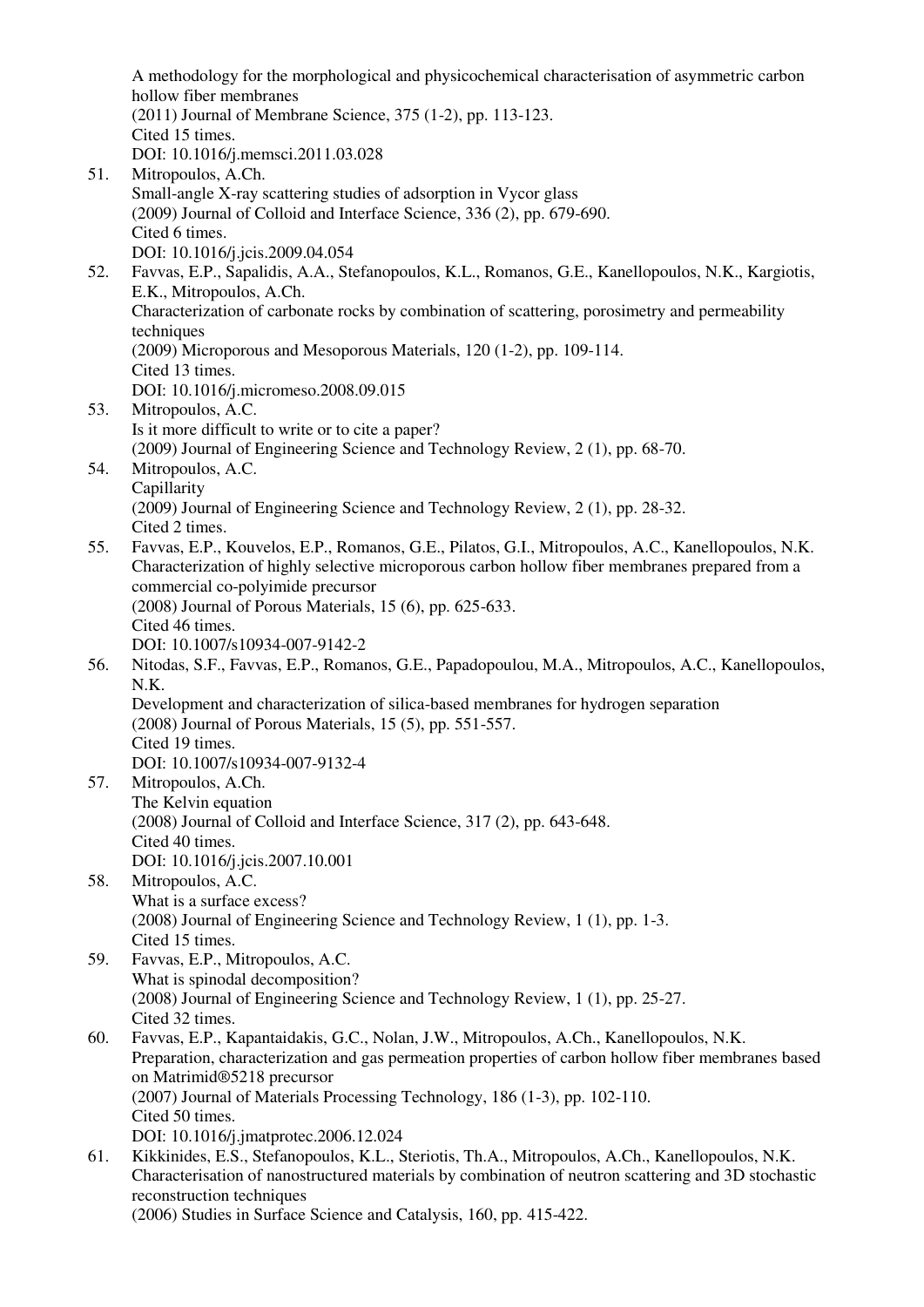Cited 1 time.

- 62. Stefanopoulos, K.L., Steriotis, Th.A., Mitropoulos, A.Ch., Kanellopoulos, N.K., Treimer, W. Characterisation of porous materials by combining mercury porosimetry and scattering techniques (2004) Physica B: Condensed Matter, 350 (1-3 SUPPL. 1), pp. e525-e527. Cited 7 times. DOI: 10.1016/j.physb.2004.03.143
- 63. Steriotis, Th.A., Stefanopoulos, K.L., Kanellopoulos, N.K., Mitropoulos, A.C., Hoser, A. The structure of adsorbed CO2in carbon nanopores: A neutron diffraction study (2004) Colloids and Surfaces A: Physicochemical and Engineering Aspects, 241 (1-3), pp. 239-244. Cited 24 times. DOI: 10.1016/j.colsurfa.2004.04.038
- 64. Stefanopoulos, K.L., Mitropoulos, A.C., Kikkinides, E.S., Kanellopoulos, N.K., Christoforides, A. Study of the macroporosity of Vycor porous glass by combining scattering and permeability techniques (2002) Applied Physics A: Materials Science and Processing, 74 (SUPPL.II), pp. S1336-S1338. Cited 1 time.
	- DOI: 10.1007/s003390101231
- 65. Steriotis, T.A., Stefanopoulos, K.L., Mitropoulos, A.C., Kanellopoulos, N.K., Hoser, A., Hofmann, M. Structural studies of supercritical carbon dioxide in confined space (2002) Applied Physics A: Materials Science and Processing, 74 (SUPPL.II), pp. S1333-S1335. Cited 14 times. DOI: 10.1007/s003390101230
- 66. Kikkinides, E.S., Stefanopoulos, K.L., Steriotis, T.A., Mitropoulos, A.C., Kanellopoulos, N.K., Treimer, W. Combination of SANS and 3D stochastic reconstruction techniques for the study of nanostructured materials (2002) Applied Physics A: Materials Science and Processing, 74 (SUPPL.II), pp. S954-S956. Cited 13 times. DOI: 10.1007/s003390101167
- 67. Christoforides, A., Kanellopoulos, N., Mitropoulos, A., Stefanopoulos, K.L., Tarchanides, K. Characterization of controlled pore glasses by small angle x-ray scattering and evaluation of the scattering data by he indirect fourier transformation method (2002) Studies in Surface Science and Catalysis, 144, pp. 769-774. Cited 2 times.
- 68. Steriotis, Th.A., Stefanopoulos, K.L., Mitropoulos, A.Ch., Kanellopoulos, N.K. Membrane characterisation by combination of static and dynamic techniques (2000) Membrane Science and Technology, 6 (C), pp. 1-32. Cited 1 time. DOI: 10.1016/S0927-5193(00)80003-0
- 69. Makri, P.K., Stefanopoulos, K.L., Mitropoulos, A.C., Kanellopoulos, N.K., Treimer, W. Study on the entrapment of mercury in porous glasses by neutron scattering in conjunction with mercury porosimetry (2000) Physica B: Condensed Matter, 276-278, pp. 479-480. Cited 12 times. DOI: 10.1016/S0921-4526(99)01348-4
- 70. Kikkinides, E.S., Steriotis, T.A., Stubos, A.K., Stefanopoulos, K.L., Mitropoulos, A.Ch., Kanellopoulos, N.K. Structural characterisation and applications of ceramic membranes for gas separations (2000) Studies in Surface Science and Catalysis, 128, pp. 429-438. Cited 1 time. 71. Kikkinides, E.S., Kainourgiakis, M.E., Stefanopoulos, K.L., Mitropoulos, A.Ch., Stubos, A.K., Kanellopoulos, N.K.
	- Combination of small angle scattering and three-dimensional stochastic reconstruction for the study of adsorption-desorption processes in Vycor porous glass (2000) Journal of Chemical Physics, 112 (22), pp. 9881-9887.
		- Cited 33 times.
		- DOI: 10.1063/1.481625
- 72. Stefanopoulos, K., Beltsios, K., Makri, P.K., Steriotis, T.A., Mitropoulos, A.C., Kanellopoulos, N.K. Characterization of the flow properties in Vycor by combining dynamic and scattering techniques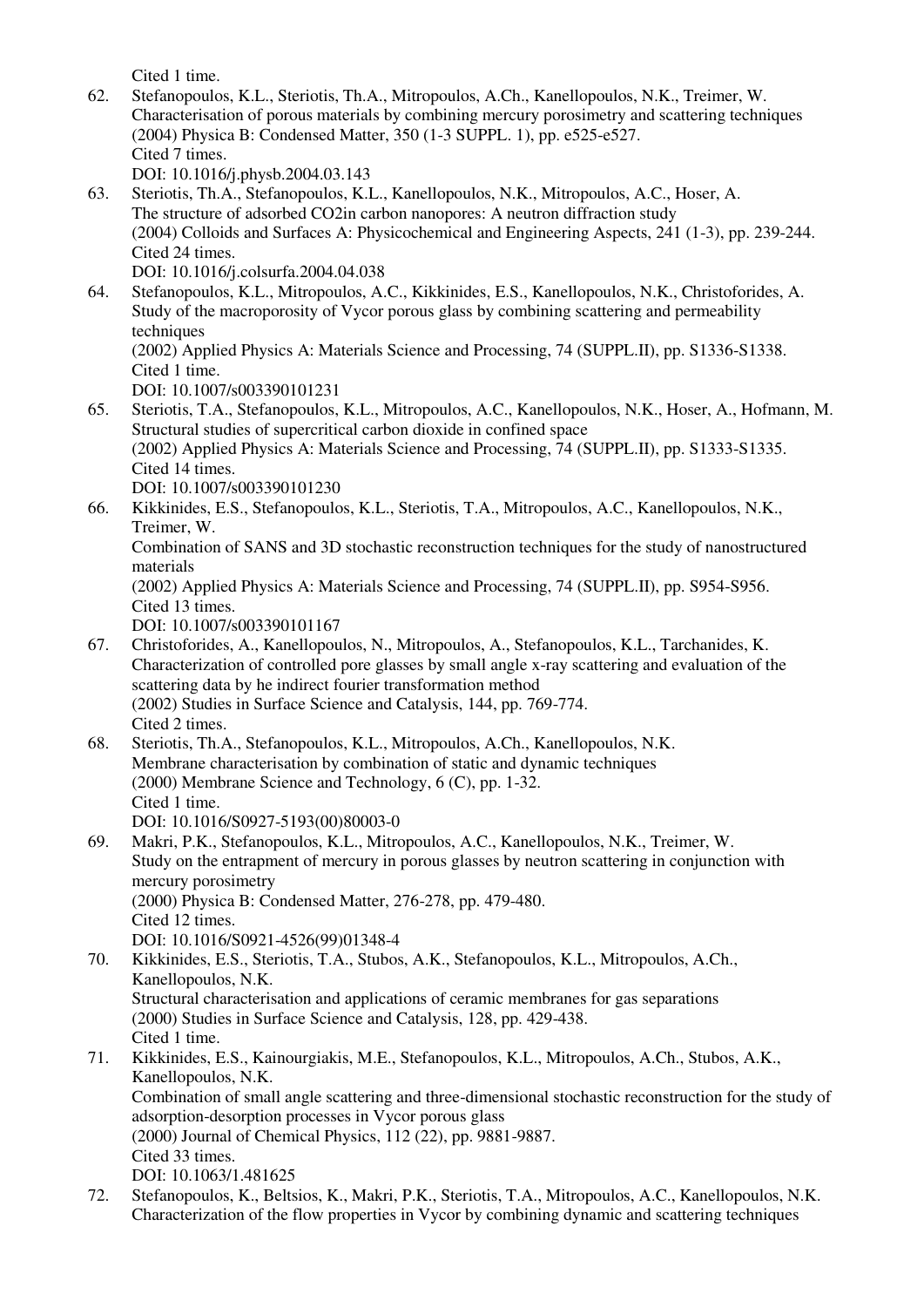(2000) Physica B: Condensed Matter, 276-278, pp. 477-478. Cited 6 times. DOI: 10.1016/S0921-4526(99)01702-0 73. Katsaros, F.K., Steriotis, T.A., Stefanopoulos, K.L., Kanellopoulos, N.K., Mitropoulos, A.C., Meissner, M., Hoser, A. Neutron diffraction study of adsorbed CO2on a carbon membrane (2000) Physica B: Condensed Matter, 276-278, pp. 901-902. Cited 11 times. DOI: 10.1016/S0921-4526(99)01582-3 74. Steriotis, T., Beltsios, K., Mitropoulos, A., Kanellopoulos, N., Wiedenmann, A., Keiderling, U. SANS structural study of a microporous carbonized resole (2000) Physica B: Condensed Matter, 276-278, pp. 903-904. Cited 1 time. DOI: 10.1016/S0921-4526(99)01583-5 75. Charalambopoulou, G.C., Steriotis, T.A., Stefanopoulos, K.L., Mitropoulos, A.C., Kanellopoulos, N.K., Keiderling, U. Investigation of lipid organization on stratum corneum by water absorption in conjunction with neutron scattering (2000) Physica B: Condensed Matter, 276-278, pp. 530-531. Cited 4 times. DOI: 10.1016/S0921-4526(99)01728-7

76. Stefanopoulos, K.L., Romanos, G.E., Mitropoulos, A.C., Kanellopoulos, N.K., Heenan, R.K. Characterisation of porous alumina membrane by adsorption in conjunction with SANS (1999) Journal of Membrane Science, 153 (1), pp. 1-7. Cited 16 times. DOI: 10.1016/S0376-7388(98)00247-6

- 77. Kikkinides, E.S., Stubos, A.K., Tzevelekos, K.P., Mitropoulos, A.C., Kanellopoulos, N. Ceramic membranes - Characterization and applications (1999) Studies in Surface Science and Catalysis, 120 A, pp. 687-713. Cited 3 times.
- 78. Makri, P.K., Romanos, G., Steriotis, T., Kanellopoulos, N.K., Mitropoulos, A.Ch. Diffusion in a fractal system (1998) Journal of Colloid and Interface Science, 206 (2), pp. 605-606. Cited 15 times. DOI: 10.1006/jcis.1998.5740
- 79. Mitropoulos, A.Ch., Beltsios, K., Steriotis, Th.A., Katsaros, F.K., Makri, P., Kanellopoulos, N.K. The combination of equilibrium and dynamic methods for the detailed structural characterisation of ceramic membranes (1998) Journal of the European Ceramic Society, 18 (11), pp. 1545-1558. Cited 12 times. DOI: 10.1016/S0955-2219(98)00074-0
- 80. Mitropoulos, A.Ch., Kanellopoulos, N.K., Stefanopoulos, K.L., Heenan, R.K. Scattering by curved and fractal surfaces (1998) Journal of Colloid and Interface Science, 203 (1), pp. 229-230. Cited 13 times. DOI: 10.1006/jcis.1998.5550
- 81. Charalambopoulou, G.C., Steriotis, T.A., Mitropoulos, A.C., Stefanopoulos, K.L., Kanellopoulos, N.K., Ioffe, A. Investigation of water sorption on porcine stratum corneum by very small angle neutron scattering [3] (1998) Journal of Investigative Dermatology, 110 (6), pp. 988-989. Cited 17 times. DOI: 10.1046/j.1523-1747.1998.00215.x 82. Mitropoulos, A.C., Stefanopoulos, K.L., Kanellopoulos, N.K.
- Coal studies by small angle X-ray scattering (1998) Microporous and Mesoporous Materials, 24 (1-3), pp. 29-39. Cited 26 times. DOI: 10.1016/S1387-1811(98)00143-7
- 83. Steriotis, Th.A., Stubos, A.K., Mitropoulos, A.Ch., Kanellopoulos, N.K. Membrane pore structure characterization in relation to gas flow properties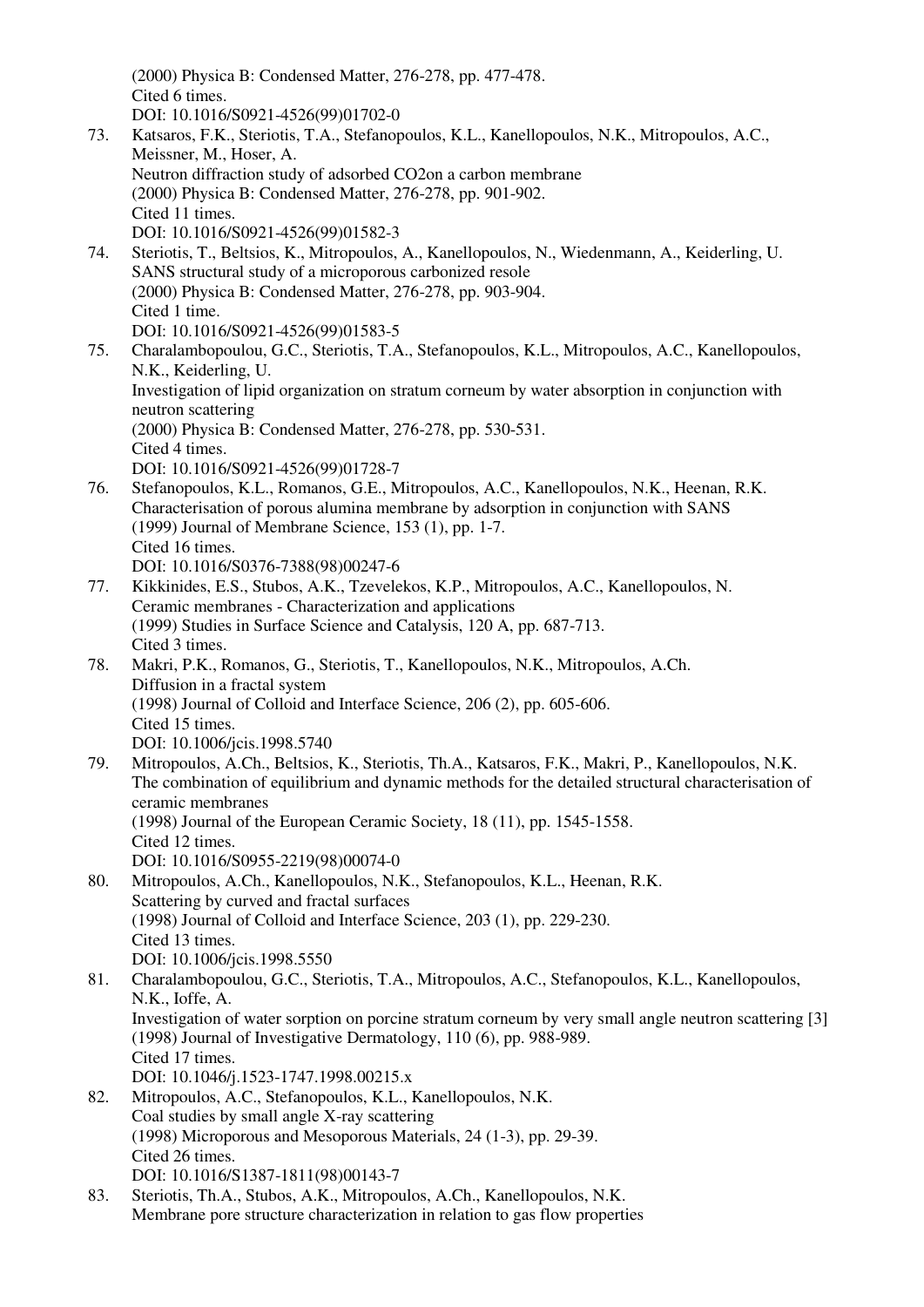(1997) Zhurnal Fizicheskoi Khimii, 71 (9), pp. 1553-1555. 84. Steriotis, Th.A., Stubos, A.K., Mitropoulos, A.Ch., Kanellopoulos, N.K. Membrane pore structure characterization in relation to gas flow properties (1997) Russian Journal of Physical Chemistry A, 71 (9), pp. 1393-1395. 85. Mitropoulos, A.Ch., Steriotis, T.A., Katsaros, F.K., Tzevelekos, K.P., Kanellopoulos, N.K., Keiderling, U., Sturm, A., Wiedenmann, A. Neutron scattering from water adsorbed on an alumina membrane (1997) Journal of Membrane Science, 129 (2), pp. 289-295. Cited 7 times. DOI: 10.1016/S0376-7388(97)00059-8 86. Steriotis, Th., Beltsios, K., Mitropoulos, A.Ch., Kanellopoulos, N., Tennison, S., Wiedenman, A., Keiderling, U. On the structure of an asymmetric carbon membrane with a novolac resin precursor (1997) Journal of Applied Polymer Science, 64 (12), pp. 2323-2345. Cited 21 times. DOI: 10.1002/(SICI)1097-4628(19970620)64 87. Steriotis, Th., Mitropoulos, A., Kanellopoulos, N., Keiderling, U., Wiedenmann, A. Characterization of an alumina membrane by neutron scattering and other techniques (1997) Physica B: Condensed Matter, 234-236, pp. 1016-1018. Cited 8 times. DOI: 10.1016/S0921-4526(96)01247-1 88. Katsaros, F., Makri, P., Mitropoulos, A., Kanellopoulos, N., Keiderling, U., Wiedenmann, A. On the morphology and surface geometry of Vycor (1997) Physica B: Condensed Matter, 234-236, pp. 402-404. Cited 10 times. DOI: 10.1016/S0921-4526(96)01043-5 89. Steriotis, T.A., Katsaros, F.K., Stubos, A.K., Mitropoulos, A.Ch., Kanellopoulos, N.K. A novel experimental technique for the measurement of the single-phase gas relative permeability of porous solids (1997) Measurement Science and Technology, 8 (2), pp. 168-173. Cited 19 times. DOI: 10.1088/0957-0233/8/2/009 90. Mitropoulos, A.Ch., Makri, P.K., Kanellopoulos, N.K., Keiderling, U., Wiedenmann, A. The surface geometry of Vycor (1997) Journal of Colloid and Interface Science, 193 (1), pp. 137-139. Cited 15 times. DOI: 10.1006/jcis.1997.5033 91. Katsaros, F.K., Steriotis, T.A., Stubos, A.K., Mitropoulos, A., Kanellopoulos, N.K., Tennison, S. High pressure gas permeability of microporous carbon membranes (1997) Microporous Materials, 8 (3-4), pp. 171-176. Cited 63 times. DOI: 10.1016/S0927-6513(96)00080-6 92. Mitropoulos, A.Ch, Haynes, J.M., Richardson, R.M., Steriotis, T.A., Stubos, A.K., Kanellopoulos, N.K. Water adsorption and small angle X-ray scattering studies on the effect of coal thermal treatment (1996) Carbon, 34 (6), pp. 775-781. Cited 15 times. DOI: 10.1016/0008-6223(96)00013-9 93. Steriotis, T.A., Katsaros, F.K., Mitropoulos, A.Ch., Stubos, A.K., Galiatsatou, P., Zouridakis, N., Kanellopoulos, N.K. Novel design for high pressure, integral, differential, absolute, and relative multicomponent permeability measurements (1996) Review of Scientific Instruments, 67 (7), pp. 2545-2548. Cited 23 times. DOI: 10.1063/1.1147210 94. Steriotis, T.A., Katsaros, F.K., Mitropoulos, A., Stubos, A.K., Kanellopoulos, N.K. Characterisation of porous solids by simplified gas relative permeability measurements (1995) Journal of Porous Materials, 2 (1), pp. 73-77. Cited 11 times.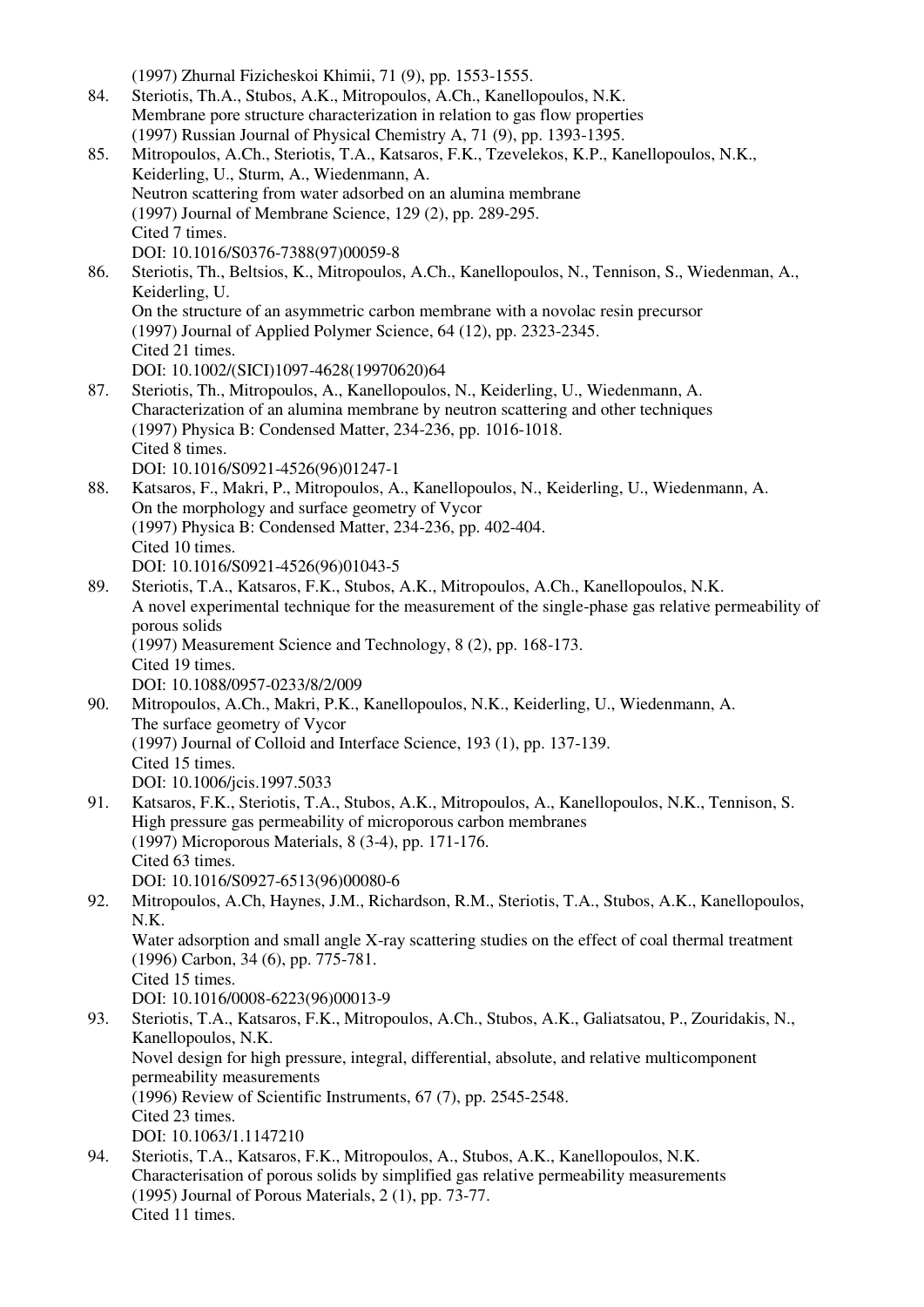DOI: 10.1007/BF00486572

- 95. Mitropoulos, A.Ch., Haynes, J.M., Richardson, R.M., Kanellopoulos, N.K. Characterization of porous glass by adsorption of dibromomethane in conjunction with small-angle xray scattering (1995) Physical Review B, 52 (14), pp. 10035-10042. Cited 69 times. DOI: 10.1103/PhysRevB.52.10035 96. D.A. Gkika, E.V. Liakos, N.C. Vordos, C. Kontogoulidou, L. Magafas, D.N. Bikiaris, D.V. Bandekas,
- A.C. Mitropoulos, G.Z. Kyzas Cost estimation of polymeric adsorbents (2019) Polymers 11 (2019) Article ID 925 DOI: 10.3390/polym11050925

# **CONFERENCES**

- 1. N.K.KANELLOPOULOS, T.STERIOTIS, F.K.KATSAROS, K.P.TZEVELEKOS, P.MAKRI, G.E.ROMANOS, K.BELTSIOS, Α.CH.MITROPOULOS, U.KEIDERLING, AND A.WIEDENMANN, Characterization of various membrane systems by adsorption in conjunction with small-angle scattering and relative permeability,  $5<sup>th</sup>$  WORLD CONGRESS OF CHEMICAL ENGINEERING 4, 810-815 (1996).
- 2. M.KAINOURGIAKIS, A.K.STUBOS, T.STERIOTIS, A.MITROPOULOS, AND N.K.KANELLOPOULOS, A network model for gas permeability in porous membranes, 5<sup>th</sup> WORLD CONGRESS OF CHEMICAL ENGINEERING 4, 852-856 (1996).
- 3. F.K.KATSAROS, T.A.STERIOTIS, A.K.STUBOS, A.MITROPOULOS, N.K.KANELLOPOULOS, AND S.TENNISON, Pressure effect on  $CO<sub>2</sub>$  permeability of porous carbon membranes,  $5<sup>th</sup>$  WORLD CONGRESS OF CHEMICAL ENGINEERING 4, 857-862 (1996).
- 4. ROMANOS G.E., STUBOS A.K., STERIOTIS T.A., MITROPOULOS A.CH., AND KANELLOPOULOS N.K., Pore structure characterisation of mesoporous inorganic membranes, in Progress in Membrane Science and Technology, edited by A.J.B.Kemperman and G.H.Koops, Netherlands, EUROMEMBRANE '97, 267-269 (1997).
- 5. Π.ΓΑΛΙΑΤΣΑΤΟΥ, Β.ΚΑΡΑΘΑΝΟΣ, Α.ΜΗΤΡΟΠΟΥΛΟΣ, ΚΑΙ Ν.ΚΑΝΕΛΛΟΠΟΥΛΟΣ, Μελέτη της μικροσκοπικής δομής ενεργού άνθρακα παραγόμενου από πυρήνες βερίκοκων, 5° ΣΥΝΕΔΡΙΟ ΧΗΜΕΙΑΣ ΚΥΠΡΟΥ-ΕΛΛΑΔΑΣ 5, 282-286 (1996).
- 6. Ν.ΚΑΝΕΛΛΟΠΟΥΛΟΣ, Θ.ΣΤΕΡΙΩΤΗΣ, Φ.ΚΑΤΣΑΡΟΣ, Κ.ΤΖΕΒΕΛΕΚΟΣ, Π.ΜΑΚΡΗ, Γ.ΠΩΜΑΝΟΣ, Κ.ΜΠΕΛΤΣΙΟΣ, ΚΑΙ Α.ΜΗΤΡΟΠΟΥΛΟΣ, Χαρακτηρισμός διαφόρων μεμβρανών με μεθόδους ρόφησης σε συνδυασμό με μικρογωνιακή σκέδαση νετρονίων και σχετικής διαπερατότητας, 5<sup>ο</sup> ΣΥΝΕΔΡΙΟ ΧΗΜΕΙΑΣ ΚΥΠΡΟΥ-ΕΛΛΑΔΑΣ 5, 321-325 (1996).
- 7. MITROPOULOS Α, P.MAKRI, AND N.KANELLOPOULOS, A study on the surface morphology of Vycor, EUROMECH 350, 1-2 (1996).
- 8. Γ.ΡΩΜΑΝΟΣ, Α.ΜΗΤΡΟΠΟΥΛΟΣ, ΚΑΙ Ν.ΚΑΝΕΛΛΟΠΟΥΛΟΣ, Μελέτη μεσοπορώδους μεμβράνης αλούμινας με στατικές κια δυναμικές μεθόδους, 1<sup>ο</sup> ΠΑΝΕΛΛΗΝΙΟ ΣΥΝΕΔΡΙΟ ΧΗΜΙΚΗΣ ΜΗΧΑΝΙΚΗΣ 1, 153-157 (1997).
- 9. Π.ΜΑΚΡΗ, Α.ΜΗΤΡΟΠΟΥΛΟΣ, ΚΑΙ Ν.ΚΑΝΕΛΛΟΠΟΥΛΟΣ, Μελέτη της μορφολογίας και επιφανειακής γεωμετρίας της πορώδους υάλου Vycor, 1<sup>°</sup> ΠΑΝΕΛΛΗΝΙΟ ΣΥΝΕΔΡΙΟ ΧΗΜΙΚΗΣ ΜΗΧΑΝΙΚΗΣ 1, 307-312 (1997).
- 10. Φ.ΚΑΤΣΑΡΟΣ, Θ.ΣΤΕΡΙΩΤΗΣ, Α.ΣΤΟΥΜΠΟΣ, Ε.ΚΙΚΚΙΝΙΔΗΣ, Α.ΜΗΤΡΟΠΟΥΛΟΣ, ΚΑΙ Ν.ΚΑΝΕΛΛΟΠΟΥΛΟΣ, Μέτρηση διαπερατότητας αερίων υπό υψηλή πίεση σε μεμβράνες άνθρακα, 1 <sup>ο</sup> ΠΑΝΕΛΛΗΝΙΟ ΣΥΝΕΔΡΙΟ ΧΗΜΙΚΗΣ ΜΗΧΑΝΙΚΗΣ 1, 375-380 (1997).
- 11. Ε. Π. ΦΑΒΒΑΣ, Γ. Χ. ΚΑΠΑΝΤΑΪΔΑΚΗΣ, Α. Χ. ΜΗΤΡΟΠΟΥΛΟΣ ΚΑΙ Ν. Κ. ΚΑΝΕΛΛΟΠΟΥΛΟΣ, "Παρασκευή και μελέτη διαπερατότητας / διαχωριστικής ικανότητας πολυμερικών κοίλων ινών Πολυιμιδίου Matrimid® 5218 σε αέρια με έντονο βιομηχανικό ενδιαφέρον", 5 <sup>ο</sup> Πανελλήνιο Συνέδριο Χημικής Μηχανικής, 26 – 28 Μαΐου 2005, Θεσσαλονίκη.
- 12. Ε.Π.ΦΑΒΒΑΣ, Γ.Χ.ΚΑΠΑΝΤΑΪΔΑΚΗΣ, Α.Χ.ΜΗΤΡΟΠΟΥΛΟΣ ΚΑΙ Ν.Κ.ΚΑΝΕΛΛΟΠΟΥΛΟΣ, "Παρασκευή και χαρακτηρισμός κοίλων μεμβρανών άνθρακα από πρόδρομο πολυιμίδιο Matrimid® 5218", 2<sup>ο</sup> Πανελλήνιο Συμπόσιο Πορωδών Υλικών, ΕΚΕΦΕ "Δημόκριτος", 29 – 30 Σεπτεμβρίου 2005, Αθήνα.
- 13. Σ.Φ.ΝΙΤΟΔΑΣ, Ε.Π.ΦΑΒΒΑΣ, Α.Χ.ΜΗΤΡΟΠΟΥΛΟΣ ΚΑΙ Ν.Κ.ΚΑΝΕΛΛΟΠΟΥΛΟΣ, "Παρασκευή Μεμβράνης με τη Μέθοδο της Χημικής Εναπόθεσης από Ατμό για Χρήση σε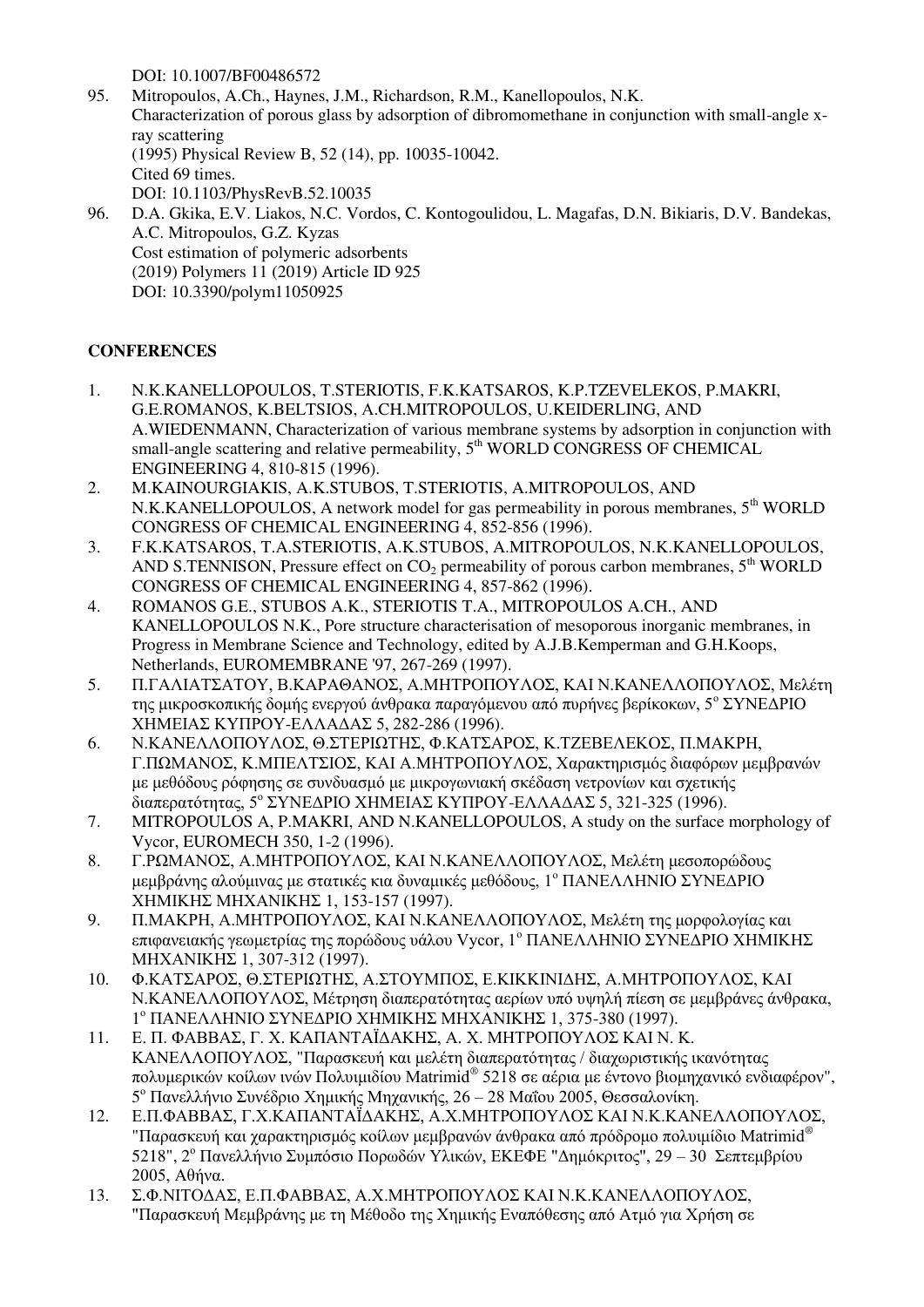Διαχωρισμό Η2", 2<sup>ο</sup> Εθνικό Συνέδριο Τεχνολογιών Υδρογόνου: "Έρευνα – Ανάπτυξη – Εφαρμογές". Ελληνική Εταιρεία Υδρογόνου (ΕΛΕΤΥ), ΕΚΕΤΑ, ΑΠΘ, ΓΓΕΤ, 20 – 22 Οκτωβρίου 2005, Θεσσαλονίκη.

- 14. Ε.Π.ΦΑΒΒΑΣ, Σ.Κ.ΠΑΠΑΓΕΩΡΓΙΟΥ, Α.Α.ΣΑΠΑΛΙΔΗΣ, Ε.Π.ΚΟΥΒΕΛΟΣ, Ν.Κ.ΚΑΝΕΛΛΟΠΟΥΛΟΣ ΚΑΙ Α.Χ.ΜΗΤΡΟΠΟΥΛΟΣ, "Παρασκευή και χαρακτηρισμός εκλεκτικών ως προς Η<sub>2</sub> μικροποροδών μεμβρανών άνθρακα τύπου κοίλης ίνας από πρόδρομο συνπολυιμίδιο BTDA-TDI/MDI (P84)", 6<sup>ο</sup> Πανελλήνιο Επιστημονικό Συνέδριο Χημικής Μηχανικής, 31 Μαΐου – 2 Ιουνίου 2007, Αθήνα, Ελλάδα.
- 15. Ε.Π.ΦΑΒΒΑΣ, Σ.Φ.ΝΙΤΟΔΑΣ, Γ.Ε.ΡΩΜΑΝΟΣ, Α.Λ.ΒΑΪΡΗΣ ΚΑΙ Α.Χ.ΜΗΤΡΟΠΟΥΛΟΣ, "Παρασκευή και χαρακτηρισμός σύνθετης μεμβράνης πυριτίας για χρήση σε διαχωρισμούς αερίων", 3ο Πανελλήνιο Συμπόσιο Πορωδών Υλικών, ΕΚΕΤΑ – ΙΤΧΗΔ, 01 – 03 Νοεμβρίου 2007, Θεσσαλονίκη, Ελλάδα.
- 16. E.P.FAVVAS, S.K.PAPAGEORGIOU, A.A.SAPALIDIS, G.I.PILATOS, G.E.ROMANOS, E.P.KOUVELOS, A.Ch.MITROPOULOS AND N.K.KANELLOPOULOS "SiC hollow fiber membranes for gas separation applications", 3<sup>nd</sup> International Workshop on IN SItu Study and DEvelopment of Processes Involving PORous Solids (INSIDE PORES), University of Alicante, Alicante Spain, 2007, 24 -27<sup>th</sup> September.
- 17. FAVVAS E. P., ROMANOS G. E., PAPAGEORGIOU S. K., SAPALIDIS A. A., KATSAROS F. K, MITROPOULOS A. CH. AND KANELLOPOULOS N. K. "High pressure gas permeability of carbon hollow fiber membranes", 1<sup>st</sup> International Workshop NAPEN 2008 "NAnoPorous materials in ENergy and ENvironment", 12 – 15 October, 2008, Chania – Crete, Greece.
- 18. Λ.Β.ΜΑΣΣΑΡΑΣ, Ι.Κ.ΜΕΡΤΖΑΝΙΔΗΣ, Ε.Π.ΦΑΒΒΑΣ, Α.Χ.ΜΗΤΡΟΠΟΥΛΟΣ ΚΑΙ Ε.Κ.ΚΑΡΓΙΩΤΗΣ, "Φαινόμενα που Επηρεάζουν τις Μεγάλης Κλίμακας Υδραυλικές Διακλάσεις Πορωδών Σχηματισμών", 2 <sup>ο</sup> Πανελλήνιο Συμπόσιο Πορωδών Υλικών, ΕΚΕΦΕ "Δημόκριτος", 29 – 30 Σεπτεμβρίου 2005, Αθήνα.
- 19. MASSARAS L. V., MERTZANIDES I. K., FAVVAS E. P., MITROPOULOS A. CH. AND KARGIOTIS E. K. "Fracture Entry Friction and Fracture Tip Dilatancy: Major Advances on the Design, Placement and Analysis of Propped Hydrofrac Treatments", STIMtech 2008, 3rd International Conference and Exhibition, 1–2 February, 2008, Mumbai, India.
- 20. Ε. Π. ΦΑΒΒΑΣ, Κ. Λ. ΣΤΕΦΑΝΟΠΟΥΛΟΣ, Ν. Κ. ΚΑΝΕΛΛΟΠΟΥΛΟΣ ΚΑΙ Α. Χ. ΜΗΤΡΟΠΟΥΛΟΣ, Χαρακτηρισμός μεμβρανών άνθρακα με προσρόφηση βενζολίου και επιτόπου σκέδαση ακτίνων – Χ σε μικρές γωνίες (SAXS),  $4^{\circ}$  Πανελλήνιο Συμπόσιο Πορωδών Υλικών, ΙΤΕ/ΕΙΧΗΜΥΘ & ΠΑΝΕΠΙΣΤΗΜΙΟ ΠΑΤΡΩΝ, 22 – 23 Οκτωβρίου 2009, Πάτρα, Ελλάδα.
- 21. E. P. FAVVAS, N. S. HELIOPOULOS, S. K. PAPAGEORGIOU, F. K. KATSAROS, A. CH. MITROPOULOS AND N. K. KANELLOPOULOS, The pyrolysis conditions effect on structure and properties of P84 based carbon hollow fiber membranes,  $9<sup>th</sup>$  International Symposium on the Characterisation of Porous Solids - COPS IX, 5-9 June, 2011, Dresden, Germany.
- 22. E. P. FAVVAS, K. L. STEFANOPOULOS, A. CH. MITROPOULOS AND N. K. KANELLOPOULOS, Structural characterization of microporous carbon hollow fiber membranes by in situ SAXS during  $C_6H_6$  adsorption,  $9<sup>th</sup>$  International Symposium on the Characterisation of Porous Solids - COPS IX, 5-9 June, 2011, Dresden, Germany.
- 23. Ε. Π. ΦΑΒΒΑΣ, Κ. Λ. ΣΤΕΦΑΝΟΠΟΥΛΟΣ, Α. Χ. ΜΗΤΡΟΠΟΥΛΟΣ, Μία εύχρηστη εξίσωση για τον υπολογισμό του μεγέθους των μεσοπόρων, 5<sup>ο</sup> Πανελλήνιο Συμπόσιο Πορωδών Υλικών, ΠΑΝΕΠΙΣΤΗΜΙΟ ΚΡΗΤΗΣ, 30 Ιουνίου – 1 Ιουλίου 2011, Ηράκλειο Κρήτης, Ελλάδα.
- 24. E. P. FAVVAS, K. L. STEFANOPOULOS, A. VAIRIS, J. W. NOLAN AND A. CH. MITROPOULOS, In situ SAXS investigation of dibromomethane adsorption in ordered mesoporous silica, Eighth International Symposium Effects of Surface Heterogeneity in Adsorption and Catalysis on Solids, 27th – 31st August, 2012, Krakow, Poland, Proceedings, pp. 238–239.
- 25. E. P. FAVVAS, K. L. STEFANOPOULOS, S. K. PAPAGEORGIOU, J. W. NOLAN AND A. Ch. MITROPOULOS, In situ small angle x-ray scattering and benzene adsorption in carbon hollow fiber membranes, Eighth International Symposium Effects of Surface Heterogeneity in Adsorption and Catalysis on Solids, 27th – 31st August, 2012, Krakow, Poland, Proceedings, pp. 240–242.
- 26. EVANGELOS P. FAVVAS, STEPHANOS F. NITODAS, KONSTANTINOS L. STEFANOPOULOS, SERGIOS K. PAPAGEORGIOU AND ATHANASIOS C. MITROPOULOS, High Purity Multi-Walled Carbon Nanotubes: Preparation, Characterization and Performance as Filler Materials in co-polyimide, Hollow Fiber Membranes, 11<sup>th</sup> International Conference on the Fundamentals of Adsorption (FOA),  $19<sup>th</sup> - 24<sup>th</sup>$  May, 2013, Baltimore, USA.
- 27. EVANGELOS P. FAVVAS, KONSTANTINOS L. STEFANOPOULOS, NIKOLAOS CH. VORDOS AND ATHANASIOS CH. MITROPOULOS, In situ SAXS study of adsorption in porous glass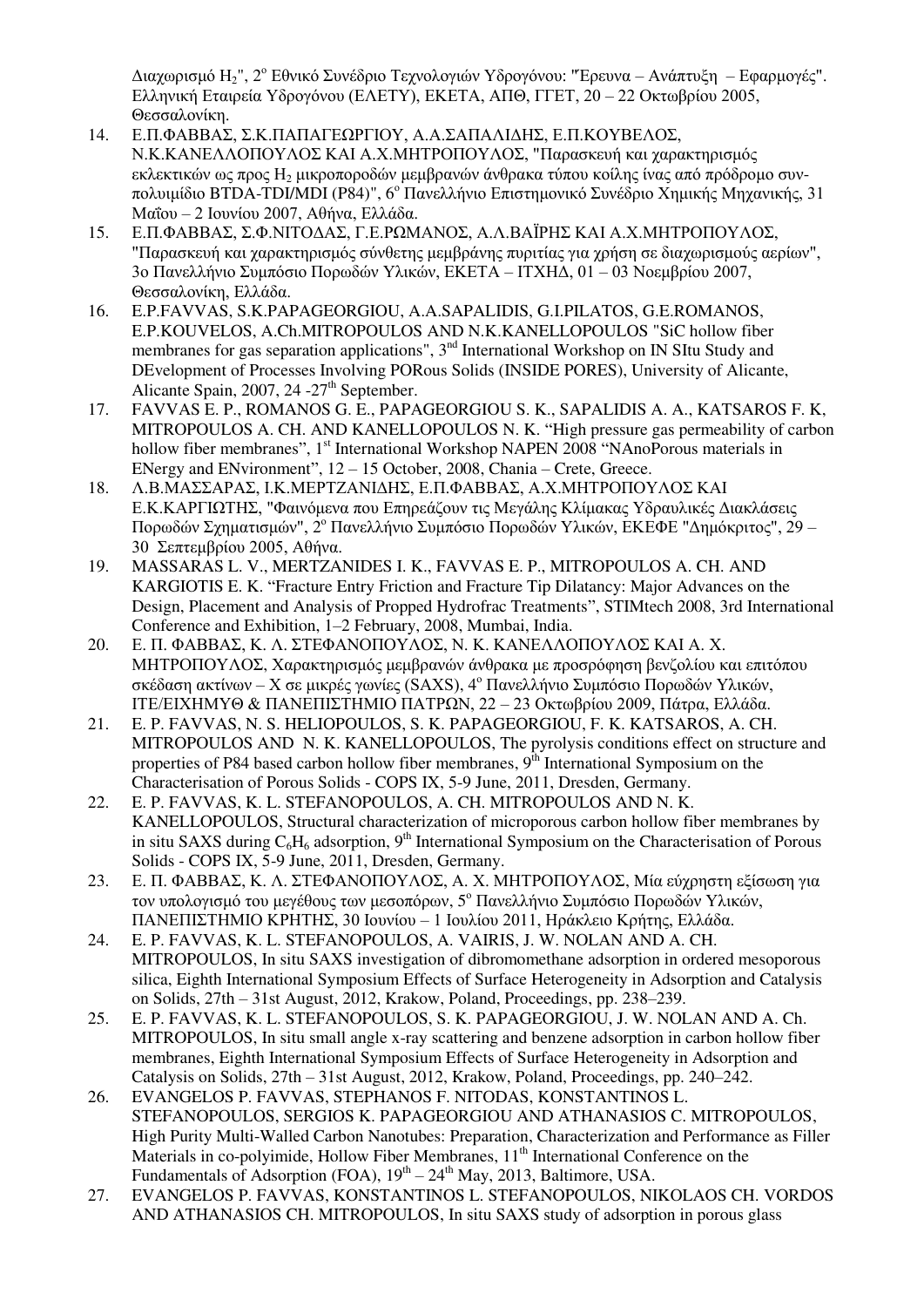including hysteresis scanning measurements, 11<sup>th</sup> International Conference on the Fundamentals of Adsorption (FOA),  $19<sup>th</sup> - 24<sup>th</sup>$  May, 2013, Baltimore, USA.

- 28. E.P. FAVVAS, K.L. STEFANOPOULOS, S.F. NITODAS, A.A. STEFOPOULOS AND A.Cη. MITROPOULOS, Morphology of carbon nanotubes dispersed in solvents and into polymer and carbon membranes: A SANS study, International Conference on Neutron Scattering,  $8<sup>th</sup>-12<sup>th</sup>$  July, 2013, Edinburgh, UK.
- 29. E. P. FAVVAS, K. L. STEFANOPOULOS, J. W. NOLAN, A. A. STEFOPOULOS, S. F. NITODAS, A. Cη. MITROPOULOS, D. LAIREZ, Preparation and characterization of nanocomposite MWCNTs/P84 hollow fiber membranes,  $6<sup>th</sup>$  Panhellinic Conference of Porous Materials,  $9<sup>th</sup>-10<sup>th</sup>$ September, 2013, Cavala, Greece.
- 30. EVANGELOS P. FAVVAS, ATHANASIOS Ch. MITROPOULOS, N.K. KANELLOPOULOS, CO<sub>2</sub> permeability through carbon hollow fiber membranes. From atmospheric pressure up to 55 bar IICBE,  $17<sup>th</sup> - 18<sup>th</sup>$  March, 2014, Dubai, United Arab Emirates.
- 31. E. P. FAVVAS, K. L. STEFANOPOULOS, J. W. NOLAN, A. Ch. MITROPOULOS, Mixed Matrices MWCNTs/Carbon Hollow Fiber Membranes: Preparation and Characterization, 10th International Symposium on the Characterization of Porous Solids (COPS-X), 11-14 May, 2014, Granada, Spain.
- 32. E. P. FAVVAS, K. L. STEFANOPOULOS, N. CH. VORDOS, A. CH. MITROPOULOS, In situ CH2Br2 adsorption and SAXS measurements in MCM-41, 10th International Symposium on the Characterization of Porous Solids (COPS-X), 11-14 May, 2014, Granada, Spain.
- 33. E. P. FAVVAS, ATHANASIOS CH. MITROPOULOS, NICK K. KANELLOPOULOS, Helium recovery from natural gas sources using carbon hollow fiber membrane, 13<sup>th</sup> International Conference on Inorganic Membranes, 6<sup>th</sup>-9<sup>th</sup> July, 2014, Brisbane, Australia.
- 34. F. D. GEGITSIDIS, N. D. ALEXOPOULOS, E. P. FAVVAS, S. K. KOURKOULIS, The effect of multi-wall carbon nanotubes addition on the performance of P84 co-polyimide hollow fiber membranes, 30<sup>th</sup> Panhellenic Conference on Solid-State Physics and Materials Science, 21<sup>st</sup>–24<sup>th</sup>, September 2014, Heraklion, Crete, Greece.
- 35. E. P. FAVVAS, K. L. STEFANOPOULOS, A. A. STEFOPOULOS, S. F. NITODAS, A. CH. MITROPOULOS, D. LAIREZ, Dispersion study of functionalized MWCNTs into different polar solvents by SANS, 7th International Workshop 'Characterization of Porous Materials: from Angstroms to Millimeters' (CPM-7), 3rd – 6th May 2015, Delray Beach, Florida, USA.
- 36. E.P. FAVVAS, K.L. STEFANOPOULOS, N.CH. VORDOS, G.I. DROSOS, A.CH. MITROPOULOS, Characterization of calcium sulfate bone graft substitutes by porosimetry methods, 6th Panhellinic Conference of Porous Materials, 9th–10th September, 2013, Cavala, Greece.
- 37. E. P. FAVVAS, K. L. STEFANOPOULOS, N. CH. VORDOS, A. CH. MITROPOULOS, Dibromomethane adsorption on mcm-41 by in situ saxs, 6th Panhellinic Conference of Porous Materials, 9th – 10th September, 2013, Cavala, Greece.
- 38. J. W. NOLAN, D. GKIKA, N. VORDOS, E. P. FAVVAS, A. CH. MITROPOULOS, The NANOCAPILLARY Software for Analysis, Simulation and Cataloging of Small Angle X-Ray Scattering data, 6th Panhellinic Conference of Porous Materials, 9th – 10th September, 2013, Cavala, Greece.
- 39. K. D. KARAKOSTA, E. P. FAVVAS, E. P. KOUVELOS, N. C. KOKKINOS, A. CH. MITROPOULOS, R. NICKOLOV, A study of domain theory on Vycor glass, 6th Panhellinic Conference of Porous Materials, 9th – 10th September, 2013, Cavala, Greece.
- 40. D. A. GKIKA, P. COOL , E. F. VANSANT, J. W. NOLAN, N. VORDOS, E. P. FAVVAS AND A. CH. MITROPOULOS, How much do nanomaterials cost? 6th Panhellinic Conference of Porous Materials, 9th – 10th September, 2013, Cavala, Greece.
- 41. A.CH. MITROPOULOS, K. L. STEFANOPOULOS, E. P. FAVVAS, N. C. KOKKINOS, E. VANSANT, N. P. HANKINS, Formation of nanobubbles on fractal Vycor glass surface, Smart and Green Interfaces Conference – 2015, March 30th - April 1st 2015, Belgrade, Serbia.
- 42. N. CH. VORDOS, J. W. NOLAN, E. P. FAVVAS, S. TOULOUPIDIS, S. GIANNAKOPOULOS, C. KALAITZIS, A. CH. MITROPOULOS, Nano – Structure Characterization of Kidney Stones and Scanning Hysteresis Loop, 5th International Colloids Conference, 21st – 24th June 2015, Amsterdam, The Netherlands.
- 43. A.CH. MITROPOULOS, E. P. FAVVAS, K. L. STEFANOPOULOS, A study on theorem-6 of Everett's domain theory, 5th International Colloids Conference, 21st – 24th June 2015, Amsterdam, The Netherlands.
- 44. NIKOLAOS C. KOKKINOS, ATHANASSIOS C. MITROPOULOS, AND NIKOLAOS A. NIKOLAOU , An Environmentally Benign Catalytic Process Enhances in Situ the Quality of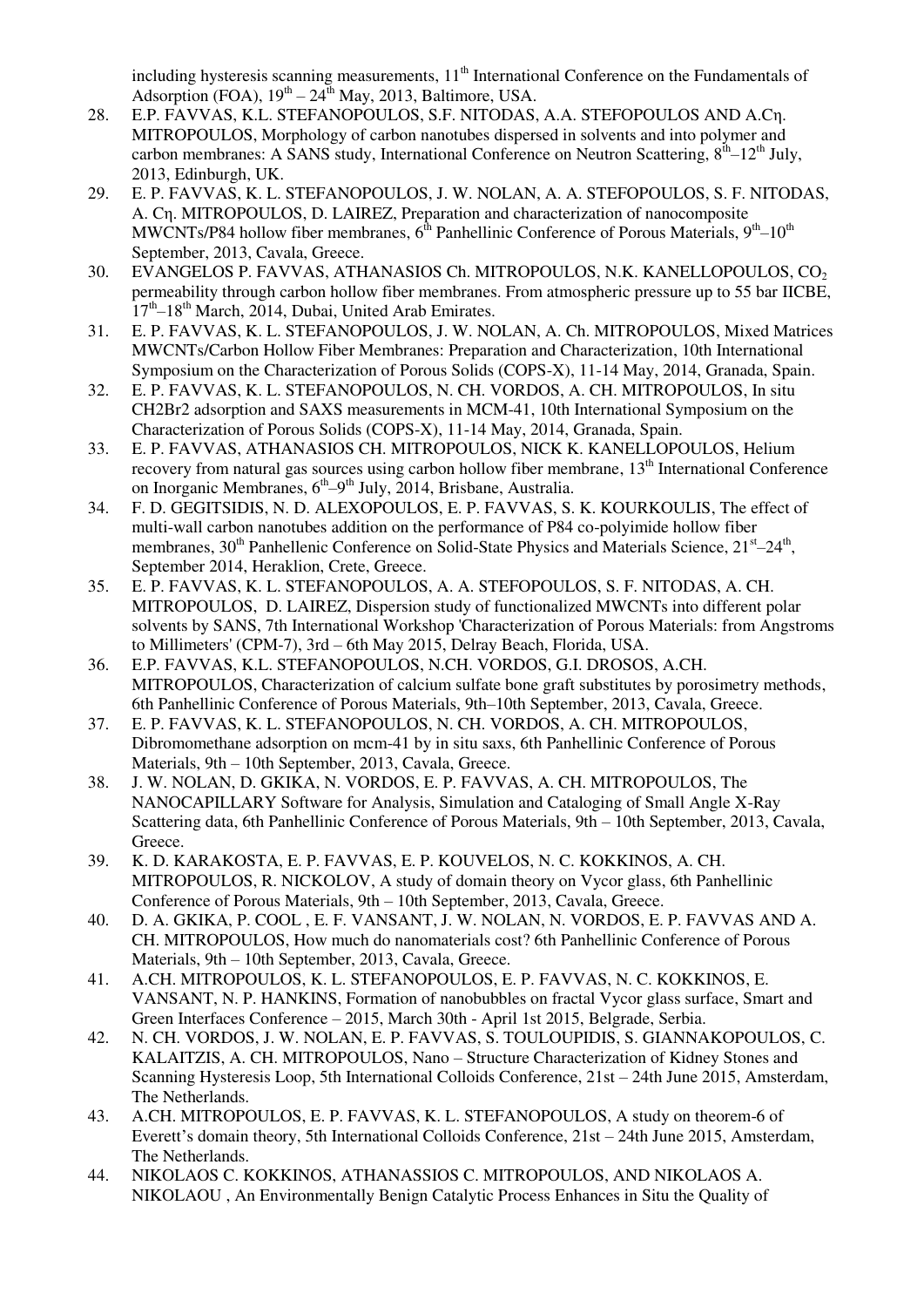Gasoline, SPE-177687-MS, Abu Dhabi International Petroleum Exhibition and Conference held in Abu Dhabi, UAE, 9-12 November 2015

- 45. E.V. LIAKOS, A.C. MITROPOULOS, G.Z. KYZAS, "Carbon nanotubes and multi-walled boron nitride nanotubes for aerospace engineering", 15th International Conference on Nanosciences and Nanotechnologies (NN18), Thessaloniki, Greece, 03-06 July 2018.
- 46. G.Z. KYZAS, A.C. MITROPOULOS, "Graphene sponges for oil removal", 7th International Conference on Engineering for Waste and Biomass Valorisation, Prague, Czech, 02-05 July 2018.
- 47. G.Z. KYZAS, A.C. MITROPOULOS, "Zero-cost agricultural wastes as sources for activated carbons synthesis: lead ions removal from wastewaters", 3rd EWaS (Efficient Water Systems) International Conference on "Insights on the Water - Energy - Food Nexus", Lefkada, Greece, 27-30 June 2018.
- 48. G.Z. KYZAS, R. KOSHELEVA, K. KIOURTZIDIS, E. BIBAJ, K. LYSIGAKI, A. RODANA, A.C. MITROPOULOS, "Graphenes as potential oil-spill cleaners", 14th International Conference on Nanosciences και Nanotechnologies (NN17), Thessaloniki, Greece, 04-07 July 2017.
- 49. G.Z. KYZAS, R. KOSHELEVA, K. KIOURTZIDIS, E. BIBAJ, K. LYSIGAKI, A. RODANA, A.C. MITROPOULOS, "Setting-up a materials science laboratory", 6th International Conference on Environmental Management, Engineering, Planning and Economics (CEMEPE 2017), Thessaloniki, Greece, 25-30 June 2017.
- 50. G.Z. KYZAS, A.C. MITROPOULOS, "Green activated carbons for mercury removal", 5th International Conference on Green Chemistry and Technology, Rome, Italy, 24-26 June 2017.
- 51. G.Z. KYZAS, A.C. MITROPOULOS, "Banana waste residues for environmental applications", 5th International Conference on Sustainable Solid Waste Management, Athens, Greece, 21-24 June 2017.
- 52. G.Z. KYZAS, A.C. MITROPOULOS, "Low-cost removal of heavy metals from wastewaters with commercial coffee residues", 3rd International Conference on Industrial and Hazardous Waste Management "Crete 2012", Chania, Greece, 12-14 September 2012.
- 53. R.I. KOSHELEVA, G.Z. KYZAS, E.P. FAVVAS, T.D. KARAPANTSIOS, M. KOSTOGLOU, A.C. MITROPOULOS,"Comparison of adsorption properties of two different activated carbons for liquid and gas adsorbates", 11th Panhellenic Scientific Conference of Chemical Engineering, Thessaloniki, Greece, 25-27 May 2017.
- 54. G.Z. KYZAS, N.K. LAZARIDIS, S. MAMALIS, A.C. MITROPOULOS, "Coffee residues as lowcost adsorbents for the removal of Ni(II) from aqueous solutions", 1st Environmental Conference of Thessaly, Skiathos, Greece, 08-10 September 2012.
- 55. E.V. LIAKOS, A.C. MITROPOULOS, G.Z. KYZAS, "Carbon microspheres from agricultural wastes", 6th International Conference from Nanoparticles and Nanomaterials to Nanodevices and Nanosystems, Corfu, Greece, 30-03 July 2019.
- 56. G.Z. KYZAS, A.C. MITROPOULOS, "The effect of nanobubbles on heavy metal ions adsorption by activated carbon", 6th International Conference from Nanoparticles and Nanomaterials to Nanodevices and Nanosystems, Corfu, Greece, 30-03 July 2019.

# **BOOKS - CHAPTERS IN BOOKS & EDITORS**

- 1. Ν.ΝΙΚΟΛΑΟΥ, Α.ΧΡΙΣΤΟΦΟΡΙΔΗΣ, ΚΑΙ Α.ΜΗΤΡΟΠΟΥΛΟΣ, Τεχνολογία Καυσίμων και Λιπαντικών, ΠΑΙΔΑΓΩΓΙΚΟ ΙΝΣΤΙΤΟΥΤΟ, ΟΕΔΒ, Αθήνα (2000).
- 2. Ν.ΝΙΚΟΛΑΟΥ, Α.ΧΡΙΣΤΟΦΟΡΙΔΗΣ, ΚΑΙ Α.ΜΗΤΡΟΠΟΥΛΟΣ, Τεχνολογία Καυσίμων και Λιπαντικών-Εργαστηριακός Οδηγός, ΠΑΙΔΑΓΩΓΙΚΟ ΙΝΣΤΙΤΟΥΤΟ, ΟΕΔΒ, Αθήνα (2000).
- 3. MITROPOULOS AC, Fractally Porous Media, CURRENT TOPICS IN COLLOID AND INTERFACE SCIENCE 7, 79-90 (2006).
- 4. Α.ΜΗΤΡΟΠΟΥΛΟΣ, Μέτρα και Σταθμά, ΠΑΠΑΣΩΤΗΡΙΟΥ, Αθήνα (2008).
- 5. E.V. Liakos, R. Kosheleva, A.C. Mitropoulos, G.Z. Kyzas<sup>\*</sup>, "Nanographenes", In: P. Zarzycki (Ed.), "Pure and functionalized carbon based nanomaterials: Analytical, biomedical, civil and environmental engineering applications", Chapter 4, CRC Press – Taylor & Francis, ISBN 978-1-138-49169-4, Boca Raton, USA, 2019.
- 6. E.V. Liakos, I.T. Sarafis, A.C. Mitropoulos, G.Z. Kyzas<sup>\*</sup>, "Nanohybrid graphene oxide for advanced wastewater treatment", In: S.K. Sharma, K.K. Nair (Eds.), "Nanohybrids in environmental and biomedical applications", Chapter 10, pp. 233-254, CRC Press – Taylor & Francis, ISBN 978-081-53- 6762-8, Boca Raton, USA, 2019.
- 7. A.N. Papadopoulos<sup>\*</sup>, G.Z. Kyzas<sup>\*</sup>, "Nanotechnology and wood science", In: G.Z. Kyzas, A.C. Mitropoulos (Eds.), "Advanced low-cost separation techniques in interface science", Chapter 9, Elsevier, ISBN 978-012-81-4178-6, London, UK,2019.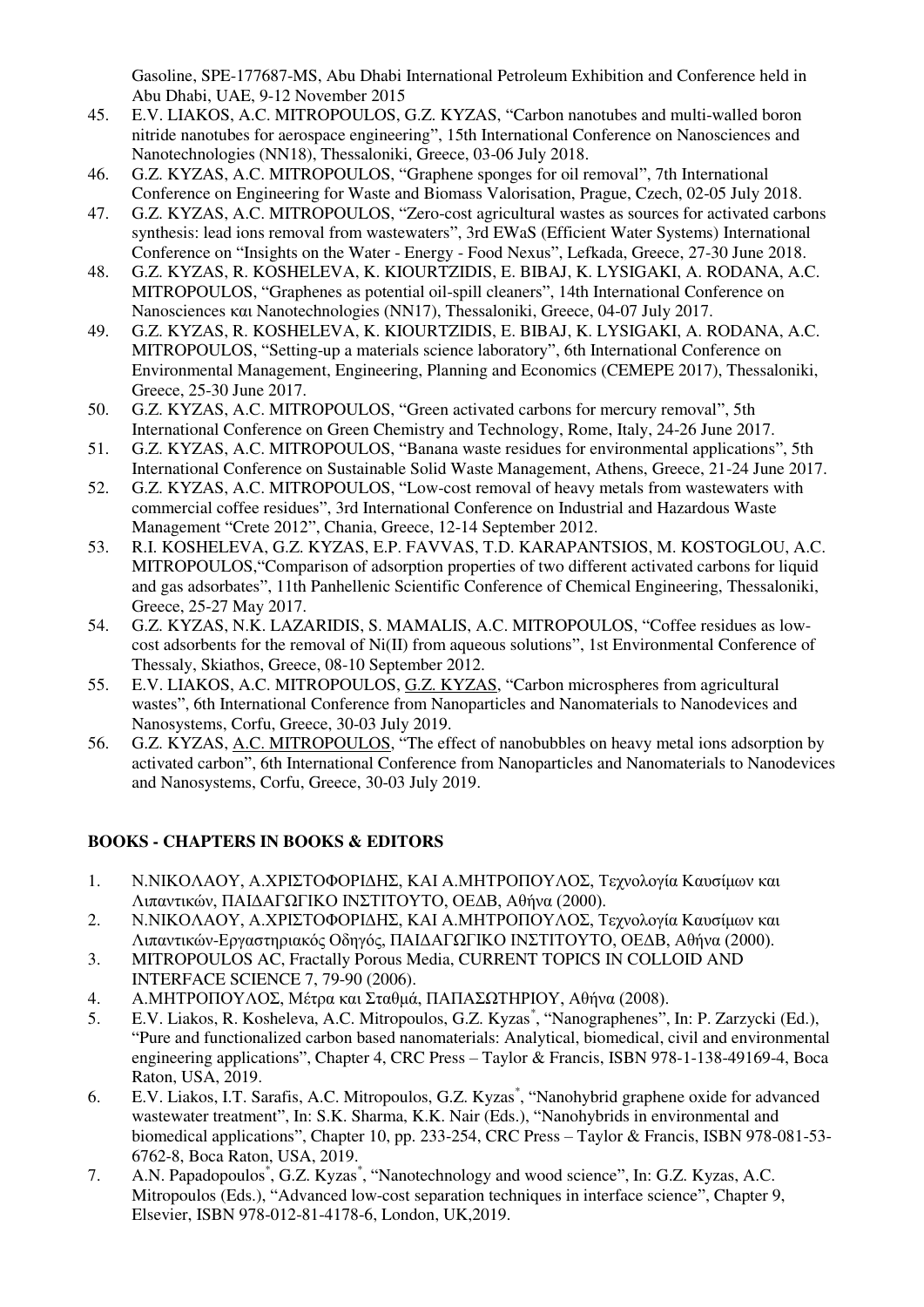- 8. L.V. Petridis, N.C. Kokkinos, A.C. Mitropoulos, G.Z. Kyzas<sup>\*</sup>, "Graphene aerogels for oil absorption", In: G.Z. Kyzas, A.C. Mitropoulos (Eds.), "Advanced low-cost separation techniques in interface science", Chapter 8, Elsevier, ISBN 978-012-81-4178-6, London, UK,2019.
- 9. R. Kosheleva, A.C. Mitropoulos, G.Z. Kyzas<sup>\*</sup>, "New insights in molecular imprinting", In: G.Z. Kyzas, A.C. Mitropoulos (Eds.), "Advanced low-cost separation techniques in interface science", Chapter 7,Elsevier, ISBN 978-012-81-4178-6, London, UK,2019.
- 10. R. Kosheleva<sup>\*</sup>, G.Z. Kyzas, A.C. Mitropoulos<sup>\*</sup>, "Low-cost materials in gas-phase adsorption", In: G.Z. Kyzas, A.C. Mitropoulos (Eds.), "Advanced low-cost separation techniques in interface science", Chapter 6,Elsevier, ISBN 978-012-81-4178-6, London, UK,2019.
- 11. D.A. Gkika\* ,N.C. Vordos,E.V. Liakos, L. Magafas, D.V. Bandekas, A.C. Mitropoulos, G.Z. Kyzas, "The impact of raw materials cost on the adsorption process", In: G.Z. Kyzas, A.C. Mitropoulos (Eds.), "Advanced low-cost separation techniques in interface science", Chapter 1, Elsevier, ISBN 978-012-81-4178-6, London, UK,2019.
- 12. G.Z. Kyzas, A.C. Mitropoulos<sup>\*</sup>, "Adsorption domain theory", In: G.Z. Kyzas, A.C. Mitropoulos (Eds.), "Composite nanoadsorbents", Chapter 13, pp. 317-336, Elsevier, ISBN 978-012-81-4132- 8,Oxford, U.K, 2019.
- 13. E.V. Liakos, S.A. Mitkidou, A.C. Mitropoulos, G.Z. Kyzas<sup>\*</sup>, "Nanohybrid chitosans in sorption applications", In: G.Z. Kyzas, A.C. Mitropoulos (Eds.), "Composite nanoadsorbents", Chapter 4, pp. 67-84, Elsevier, ISBN 978-012-81-4132-8,Oxford, U.K, 2019.
- 14. R. Kosheleva, A.C. Mitropoulos, G.Z. Kyzas<sup>\*</sup>, "Effect of grafting on chitosan adsorbents", In: G.Z. Kyzas, A.C. Mitropoulos (Eds.), "Composite nanoadsorbents", Chapter 3, pp. 49-66, Elsevier, ISBN 978-012-81-4132-8, Oxford, U.K., 2019.
- 15. G.Z. Kyzas\* , A.C. Mitropoulos, "Introductory chapter: Granularity in adsorption",In: G.Z. Kyzas, A.C. Mitropoulos (Eds.), "Granularity in materials science", Chapter 1, pp. 1-2,InTech - open science,ISBN 978-1-78984-308-8,Rijeka, Croatia, 2018.
- 16. R. Kosheleva, A.C. Mitropoulos, G.Z. Kyzas<sup>\*</sup>, "Activated carbon from food waste", In: G. Crini, E; Lichtfouse (Eds.), "Green adsorbents for pollutant removal – Innovative materials", Chapter 5, pp. 159-182, Springer, ISBN 978-3-319-92161-7, Cham, Switzerland, 2018.
- 17. G.Z. Kyzas<sup>\*</sup>, A.C. Mitropoulos, "Introductory chapter: Nanomaterials in the 2020s", In: G.Z. Kyzas, A.C. Mitropoulos (Eds.), "Novel nanomaterials: Synthesis and applications", Chapter 1, pp. 2- 5,InTech - open science,ISBN 978-1-78923-089-5,Rijeka, Croatia, 2018.
- 18. G.Z. Kyzas\* , A.C. Mitropoulos, "Introductory chapter: Kinetics from past to future",In: G.Z. Kyzas, A.C. Mitropoulos (Eds.), "Kinetic theory", Chapter 1, pp. 1-3,InTech - open science,ISBN 978-953- 51-3801-3,Rijeka, Croatia, 2018.
- 19. G.Z. Kyzas\* , A.C. Mitropoulos (Eds.), "Advanced low-cost separation techniques in interface science", 12 Chapters, pp. 1-212,Elsevier,ISBN 978-0-12-814178-6,Oxford, UK, 2020.
- 20. G.Z. Kyzas\* , A.C. Mitropoulos (Eds.), "Composite nanoadsorbents", 14 Chapters, pp. 1- 386,Elsevier,ISBN 978-0-12-814132-8,Oxford, UK, 2019 (http://dx.doi.org/10.1016/B978-0-12- 814132-8).
- 21. G.Z. Kyzas<sup>\*</sup>, A.C. Mitropoulos (Eds.), "Granularity in materials science", 5 Chapters, pp. 1-84, InTech open science, ISBN 978-1-78984-308-8, Rijeka, Croatia, 2018<http://dx.doi.org/>10.5772/ intechopen. 75231.
- 22. G.Z. Kyzas<sup>\*</sup>, A.C. Mitropoulos (Eds.), "Novel nanomaterials: Synthesis and applications", 18 Chapters, pp. 1-357, InTech - open science,ISBN 978-1-78923-089-5,Rijeka, Croatia, 2018 (doi: 10.5772/intechopen.70149).
- 23. G.Z. Kyzas<sup>\*</sup>, A.C. Mitropoulos (Eds.), "Kinetic theory", 7Chapters, pp. 1-138, InTech open science,ISBN 978-953-51-3801-3,Rijeka, Croatia, 2017 (doi: 10.5772/intechopen.68734).
- 24. G.Z. Kyzas\* , A.C. Mitropoulos (Eds.), "Graphene materials Advanced applications",11 Chapters, pp. 1-238,InTech - open science,ISBN 978-953-51-3142-7,Rijeka, Croatia, 2017 (doi: 10.5772/ intechopen.68679).
- 25. G.Z. Kyzas\* , A.C. Mitropoulos (Eds.), "Graphene materials Structure, properties and modifications",10Chapters, pp. 1-256,InTech - open science,ISBN 978-953-51-3140-3,Rijeka, Croatia, 2017 [\(http://www.intechopen.com/welcome/6ebc42323146bb1d453a4f2785ce8029/d](http://www.intechopen.com/welcome/6ebc42323146bb1d453a4f2785ce8029/)oi: 10.5772/intechopen.65151)
- 26. Editors: G.Z. Kyzas, A.C. Mitropoulos; Special Issue title: Nanomaterials and nanotechnology in wastewater treatment; Journal: Naomaterials; Publisher: MDPI AG; 2020.
- 27. Editors: G.Z. Kyzas, A.C. Mitropoulos; Special Issue title: Polymeric materials for water and wastewater management; Journal: Polymers; Publisher: MDPI AG; 2019.